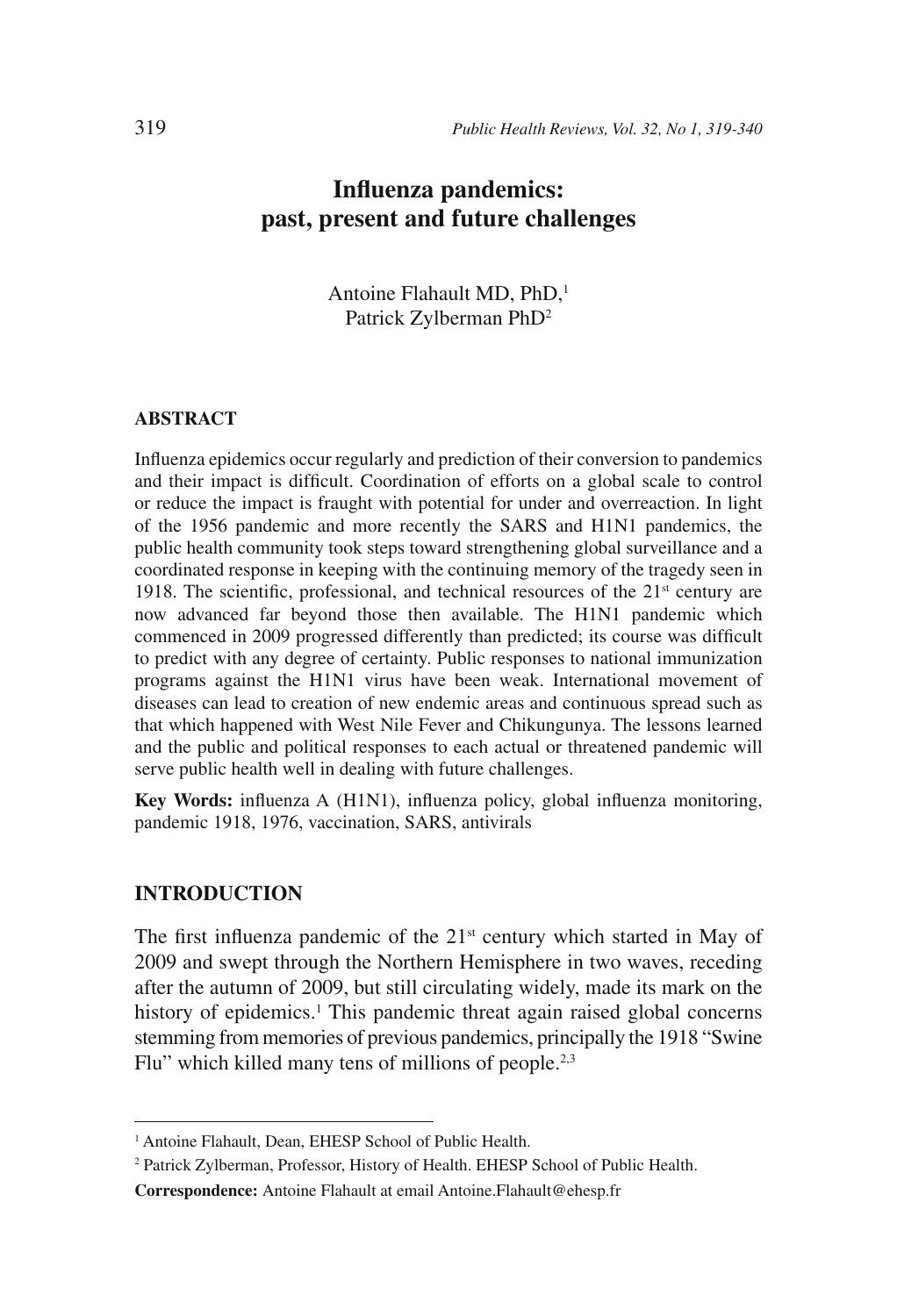Influenza A  $(H1N1)$  is the first for which a worldwide response was prepared in a coordinated, planned and organised fashion. Some countries reacted to the threat of Swine Flu in 1976, and prepared massive immunization programs in anticipation of a 1918 type pandemic, but the disease did not spread and political and public confidence in the public health agencies was reduced.4

For many other emerging large outbreaks (e.g., influenza, AIDS, SARS, dengue fever or Chikungunya) during the 20<sup>th</sup> century, there was little or no advanced preparation. SARS was an example of a potential pandemic for which the scientific community and international public health efforts were poorly prepared. It was not until the last wave of the epidemic, in May 2003, that the first scientific articles on SARS were published.<sup>5,6</sup> However, for influenza A  $(H1N1)$ , in May 2009, less than one month after the initial cases presented in the Mexican alert, nearly all the international media as well as medical and scientific reviews were publishing a flood of articles throwing light, sometimes contradictory but always useful, on decisionmaking at the local, regional and international levels.

Preparations had been made on a global scale for the emergence of a pandemic influenza of the  $A(H5N1)$  avian influenza virus that was rampant mainly in Southeast Asia in 2006-2007. This virulent strain was much feared owing to its rare but dreaded transmission from infected birds to man, and high mortality rate (59 percent), with 262 deaths out of 442 reported cases (cumulative cases from 2003 to September 2009).7

A new influenza A (H1N1) strain emerged from North America, in late April 2009, identified subsequently as a potential pandemic. More than eight months after it was identified, it was still not known, even very roughly, how many people had been affected throughout the world. As many countries have stopped counting cases, the proportion of mild or asymptomatic cases remained unknown. Most developed countries have taken precautions that seem disproportionate in light of the experience in the Southern Hemisphere during the Austral winter (June-September 2009).<sup>8</sup> Nearly everywhere, vaccination priorities were in turmoil. The politicians' and manufacturers' race against time to produce vaccines seemed to have been won by October of 2009. The first batches were available in the Northern Hemisphere by the start of the autumn-winter wave. This wave came earlier than the regular seasonal influenza. Industrialised countries, in which extensive preparation was undertaken for this pandemic, were, therefore, well-prepared, whereas the needs of the developing countries were not being addressed.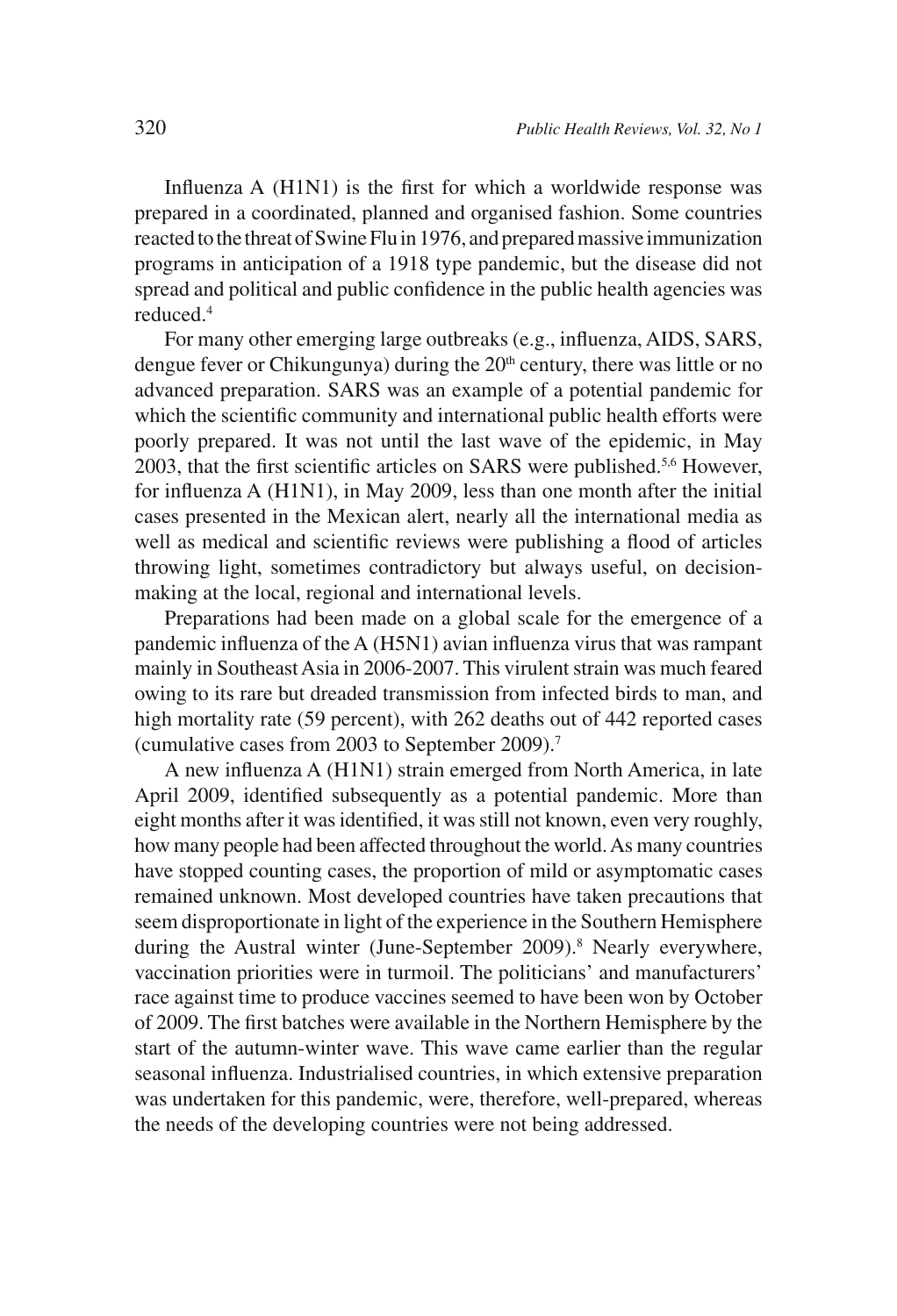# **THE START OF THE H1N1 PANDEMIC IN APRIL 2009 IN THE AMERICAS**

A new strain of the influenza A  $(H1N1)$  virus was first identified in April 2009 and was soon considered to have pandemic potential. Although a significant proportion of people over age 50 showed a residual immunity, nobody knew whether they would really be protected. The age distribution of H1N1 pandemic cases in the United States population was very similar to that for seasonal H1N1 influenza recorded over recent years.<sup>9</sup> Incidence was highest in the 5-24 age group, followed by the 0-4, and then by the  $25-49$  and lowest among the mature adults and elderly.<sup>10</sup> The wave was fairly moderate in size but with unusually higher mortality among children and young adults than during seasonal influenza outbreaks.<sup>11</sup> Among the very elderly, the mortality was lower than that expected from seasonal influenza.

At the end of the spring and during the summer of 2009, North America experienced an unusually high number of influenza cases for the season. The virus was then projected into all countries by infected air travellers. Fear was raised concerning serious economic consequences for tourism, international trade and the possibility of a blockade on air travel for health reasons. Reassuring reports on the lack of severity in the great majority of cases of infection caused by this virus quickly avoided the suspension of flights. During the austral winter of 2009, the clinical attack rate (percentage) of people suffering from influenza symptoms) did not appear to have exceeded 10 to 15 percent in the Southern Hemisphere. However, there are very few data on asymptomatic or mildly symptomatic infections in these areas of the world.12 In cases where the number of deaths and number of cases are known with reasonable precision (New Caledonia, La Réunion, Mauritius and New York),<sup>13</sup> the mortality directly attributable to the H1N1pdm virus was roughly estimated at about 1 in 10,000 clinical cases. Death was usually caused by viral pneumonia leading to acute respiratory distress syndrome (ARDS) which is a very rare occurrence with seasonal influenza (probably less than one death in a million cases).<sup>13</sup>

According to the Centers for Disease Control and Prevention (CDC), nearly one third of deaths were found to have had an invasive bacterial co-infection mostly caused by pneumococcus.14 In a series of 722 patients hospitalised in intensive care units in Australia and New Zealand with confirmed H1N1pdm, 20 percent had bacterial superinfections.<sup>15</sup> However, indirect mortality, usually recorded by death statistics, had not yet been estimated in most parts of the world, although a few countries such as the US reported mortality rates above the threshold from October of 2009,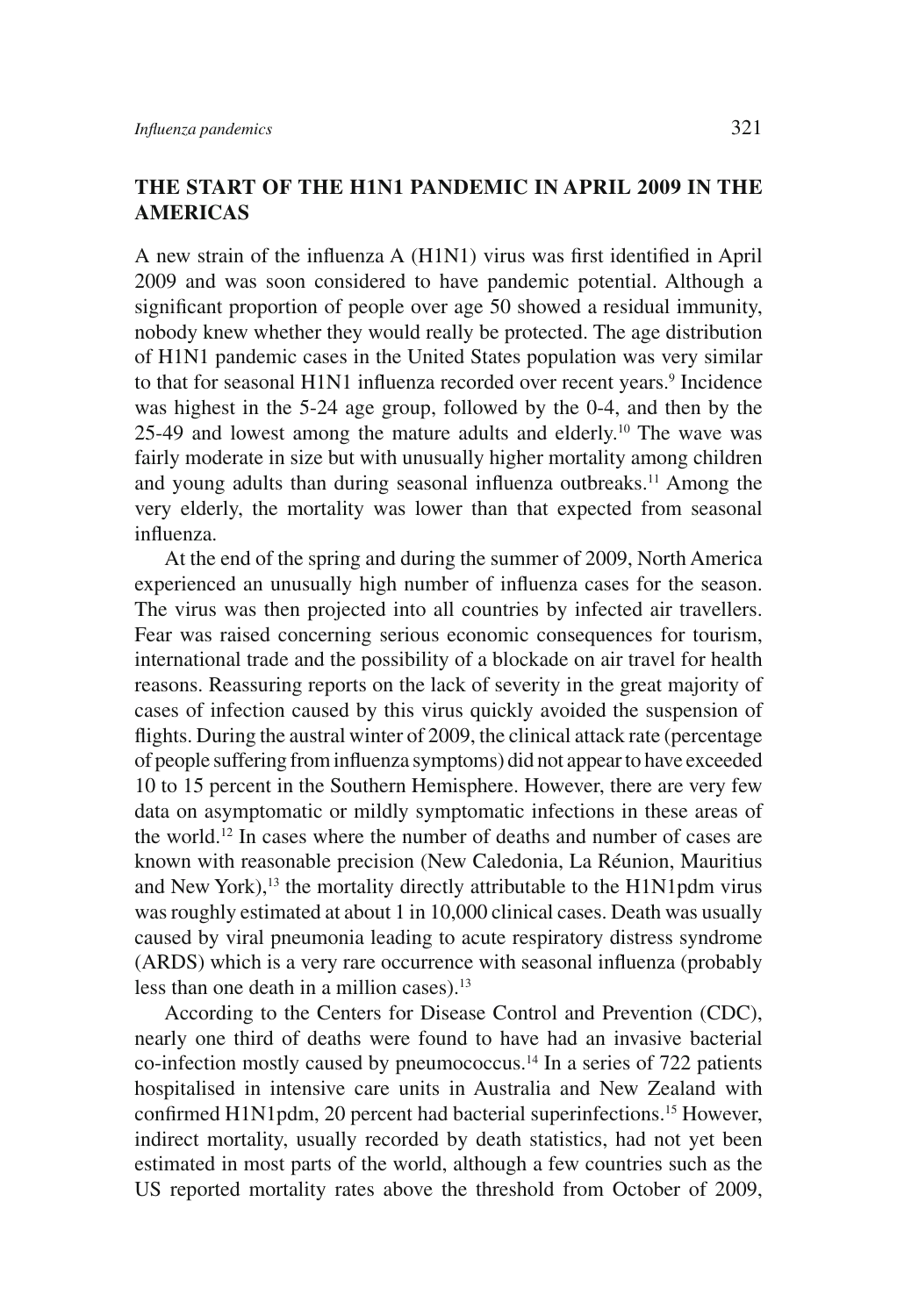through surveillance of pneumonia and influenza mortality.<sup>16</sup> During seasonal influenza, less than 10 percent of this indirect excess mortality which is statistically estimated is usually identified by clinicians and reported in death certificates.

In May of 2009, the WHO announced that there had been 30,000 confirmed cases of H1N1 pandemic influenza, but the same day, the CDC estimated around a million cases.<sup>17,18</sup> In October of 2009, the CDC's estimation of the total number of cases in the US was between 14 and 22 million, with 63-153 thousand hospitalizations and 2,500 to 6,000 deaths, underscoring the very imprecise methods of estimation.<sup>19</sup> These are huge discrepancies which are well known in the world of official statistics. This example is given because the numbers come from what is considered to be the most authoritative epidemiologic surveillance body. Everyone is in a state of confusion. In France, as in other countries, the "sentinel" doctors do not have the means to confirm the virology of the suspected clinical cases that they report via Internet.<sup>20</sup> As for developing countries, how can those who, for example, do not have official records of births and deaths identify the causes of mortality, let alone estimate morbidity during such an epidemic?

### **1969-2009: THE LONG GAP BETWEEN PANDEMICS**

There has been a long gap between influenza pandemics during the past forty years. The Sentinelles network set up in November of 1984 by Epidemiology Centre for Causes of Death (INSERM) and Pierre et Marie Curie University, with the support of the Director of Health at the French Ministry of Health and the French Institute for Public Health Surveillance, monitors, detects and forecasts (over a three week period) changes in the course of winter influenza outbreaks. Every year, between November and March, a unimodal influenza epidemic wave sweeps through the whole of France. On average, three million clinical cases are examined by general practitioners, of about six million infections overall.21,22 These seasonal influenza outbreaks are closely synchronized on both sides of the Atlantic. There is less than a week's delay between the peak mortality attributed to influenza and pneumonia in France and in the US.<sup>23</sup>

Since 1977, seasonal influenza has seen the co-circulation of the A (H3N2) subtype which emerged in 1968 in Hong Kong, the A (H1N1) subtype which re-emerged in 1977 from the former USSR, and Influenza B. Seasonal influenza primarily affects young people (median age around 25 years old) but mainly kills the elderly (90 percent of deaths in those above 75 years old). However, as mentioned above, it is estimated that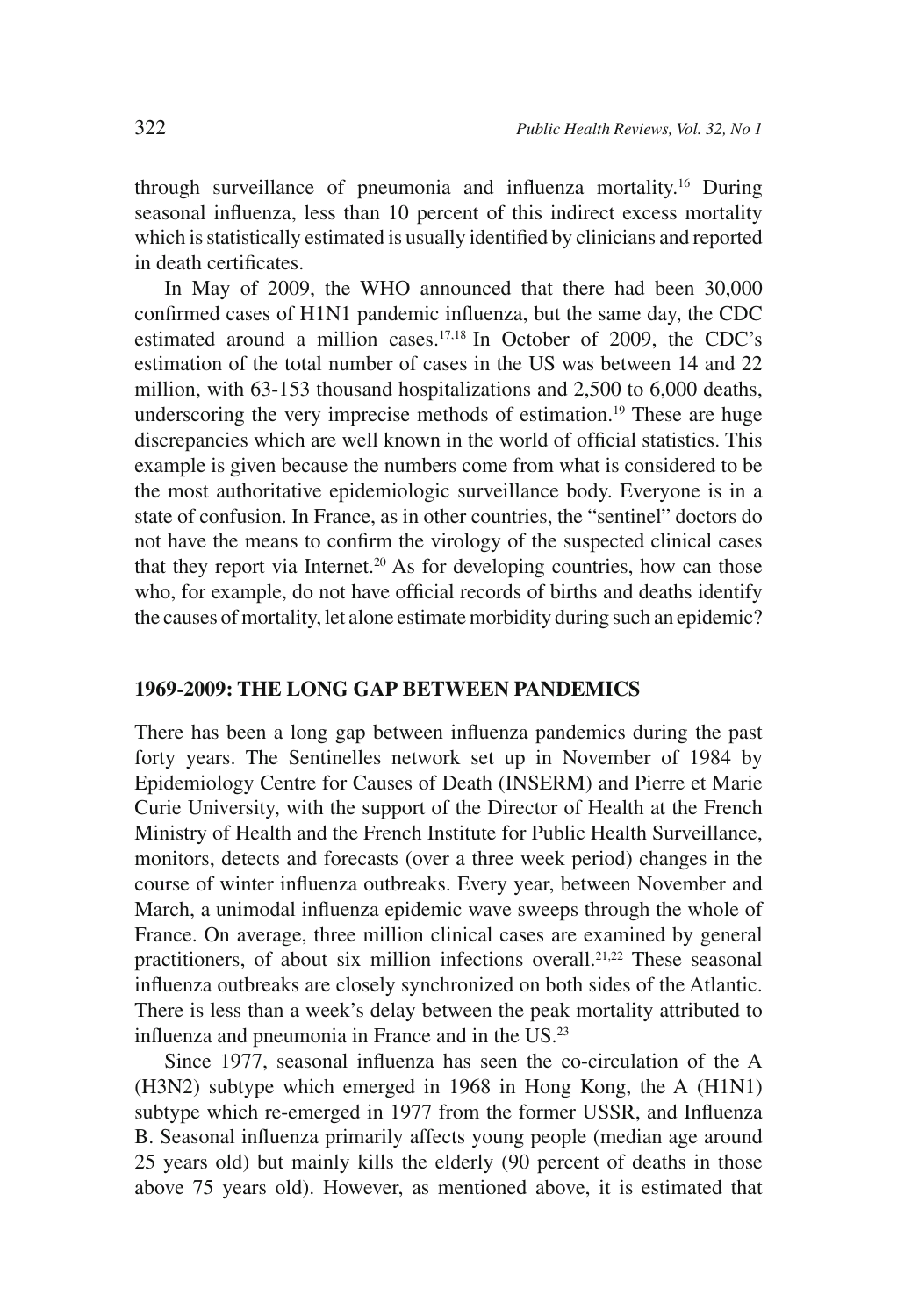deaths attributable to influenza (primary or secondary cause) account for less than 10 percent of excess mortality recorded in developed countries. In France, 600 deaths on average are recorded each year by the INSERM, but excess mortality related to influenza is estimated at 6,000, with the young being affected most, both in France and in the US, as compared to the predominance of elderly deaths in the usual seasonal influenza.<sup>24</sup>

A similar order of magnitude is given by US mortality data, from which a total of 36,000 average annual excess deaths is estimated.25,26 Taking direct and indirect causes together, excess mortality caused by seasonal influenza in rich countries is around one in  $1,000$  infections.<sup>27</sup>

The fairly rapidly ageing population in these countries probably accounted for a slight increase in these figures during the 2000s. The new antiviral drugs that have been put on the market as preventive or curative measures (oseltamivir and zanamivir) have not yet proved to be a fully satisfactory remedy against seasonal influenza. Very little research is being carried out to try to gain a better understanding of how the virus spreads, in particular by ways other than airborne infection. In developed countries, preventive measures are focused on vaccinating persons at risk: elderly persons over 65 and people suffering from certain long-term conditions for whom vaccination is recommended.

No country has attempted to prevent the onset of these winter epidemics using a mass immunization strategy. In Japan, vaccination of children was recommended in the 1970s-1980s until it was stopped without rigorous evaluation, despite good arguments that it could be worthwhile.<sup>28</sup> CDC recommends annual immunization of children from 6 months to 19 years of age along with pregnant women and people over age 50, people with chronic illnesses, health care workers, people in chronic care facilities and other risk groups with seasonal flu vaccine.<sup>29</sup> Between 1969 and 2009, during the long period between pandemics, health systems coped, without undue problems, with seasonal outbreaks of influenza (as well as gastroenteritis) that most winters placed strain on the health services, and brought about excess direct medico-economic costs and indirect costs in terms of sick leave and loss of productivity.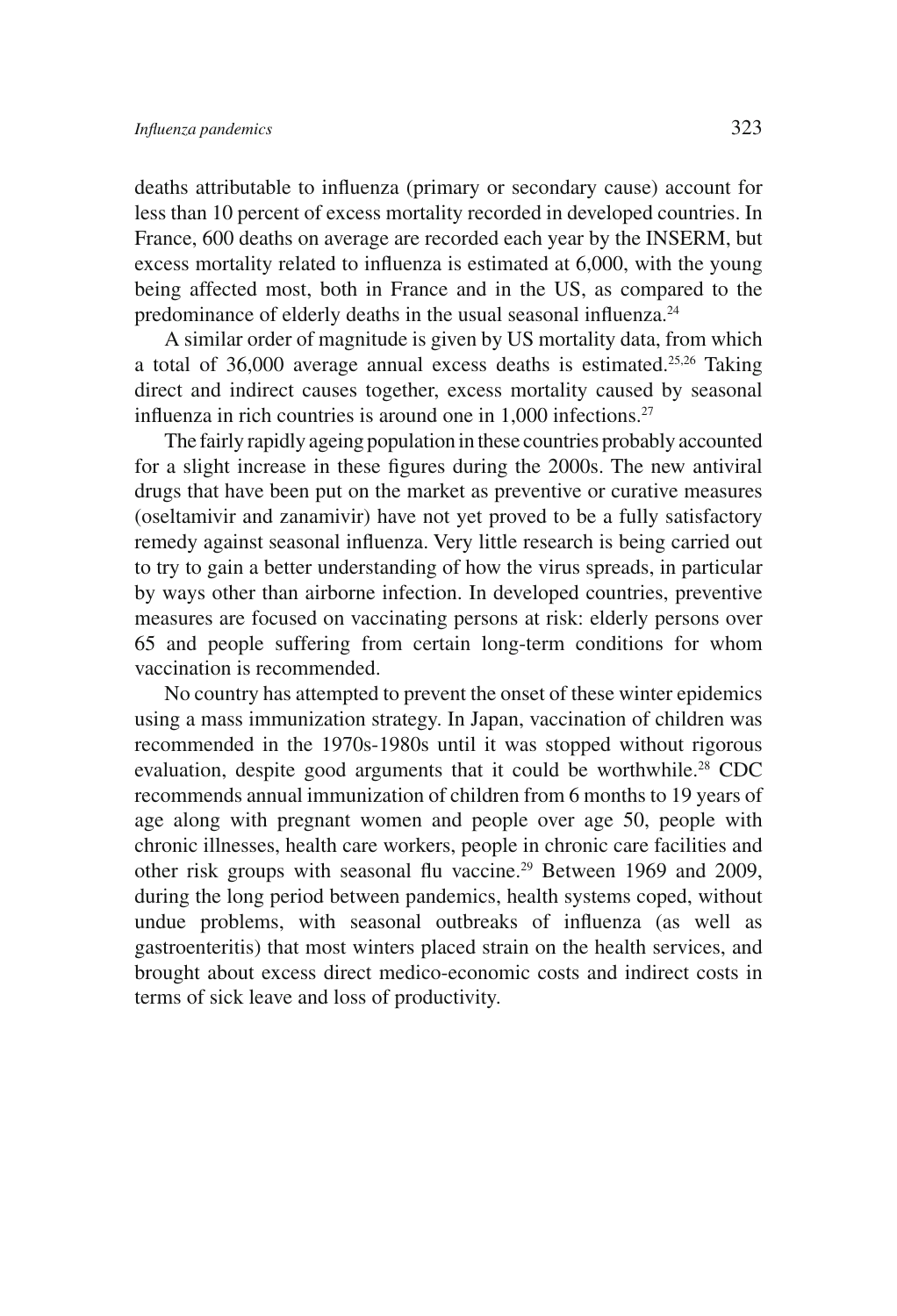

Rate / 100,000 by Single Year Age Groups: Denominator source: 2008 Census Estimates, US Census Bureau at http://www.census.gov/popest/national/asrh/files/NC-EST2007-ALLDATA-R-File24.csv

**Fig. 1.** Novel H1N1 Confirmed and Probable Case Rate in the United States, 2009, by Age Group.

Source: CDC<sup>10</sup> 2009 H1N1 Early outbreak and disease characteristics Available from : http://www. cdc.gov/H1N1FLU/surveillanceqa.htm

## **1918-1919: THE QUINTESSENTIAL IMAGE OF A PANDEMIC**

Since the bird flu scare in 2004, there has been considerable speculation about the severity of a future influenza pandemic which, it is said, could be just as deadly as the 1918-1919 influenza pandemic. SARS (severe acute respiratory syndrome) had already struck in 2003 like a "dress rehearsal", with 8,096 cases detected in 26 countries and 774 deaths.<sup>30</sup> Is such a comparison justified? It assumes that certain major questions still pending have been resolved. What micro-organism caused the 1918 pandemic? Sequencing the virus in 2005 provides an answer, but only for the autumn 1918 wave. The samples used by geneticists all came from patients who died in September 1918. The virus responsible for the influenza symptoms arising in spring and summer of 1918 has not yet been identified. Furthermore, sequencing does not reveal anything about the geographic origin of the virus.<sup>31,32</sup> Did it come from China,<sup>33</sup> the US or Europe?<sup>2,34,35</sup> Was it a "new" disease in 1918? Why was it so virulent (Table 1)?<sup>36</sup> Why was mortality so high among young adults?

The  $A(H1N1)$  "Spanish" influenza epidemic, the first influenza pandemic of the  $20<sup>th</sup>$  century, wrought havoc on the world population between May-June of 1918 and April of 1919. It killed at least 50 million people, five times as many as those who died fighting in the First World War. Many deaths were the result of secondary bacterial infections (pneumonia,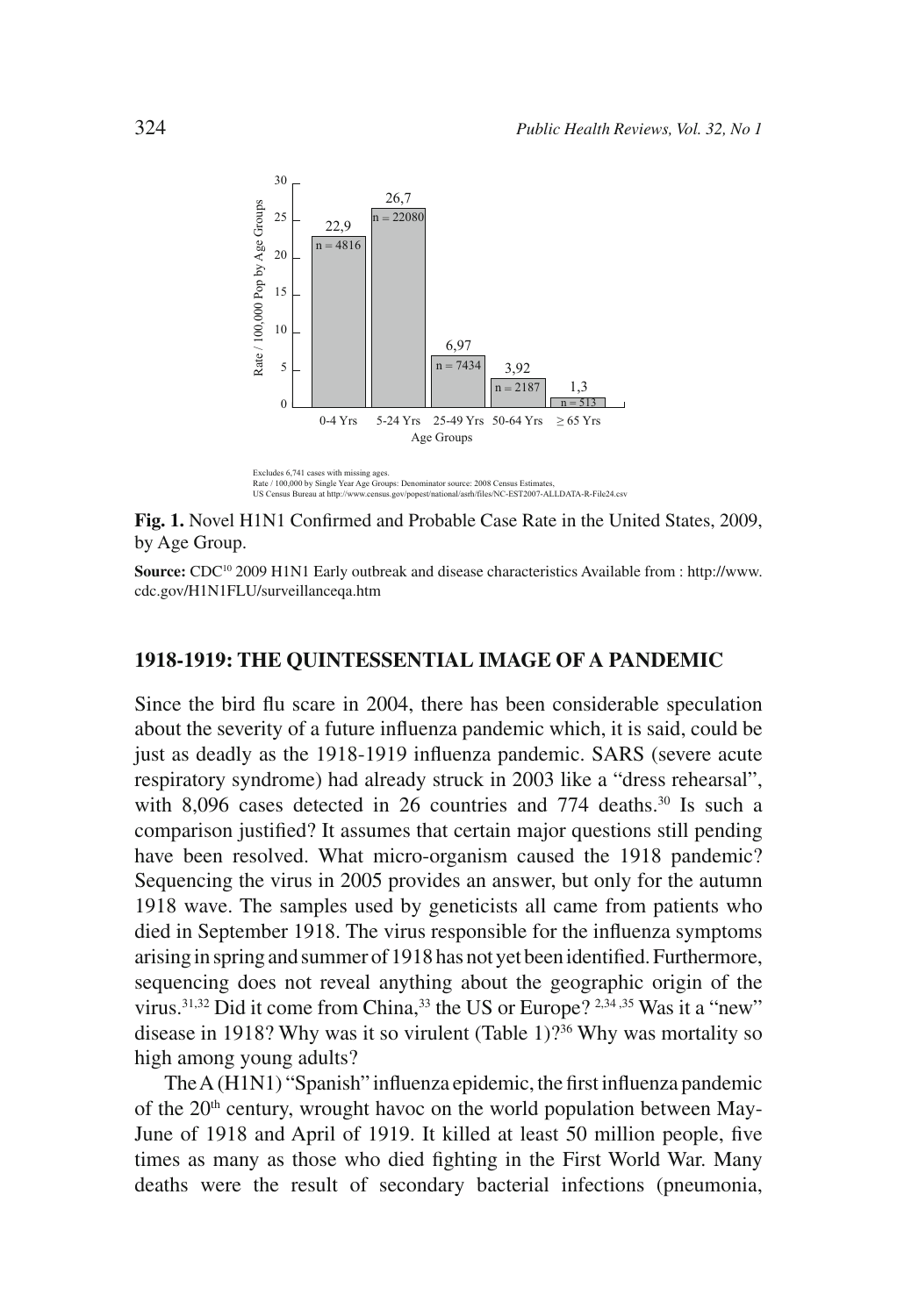bronchopneumonia) that were particularly serious in those suffering from pulmonary pathology (tuberculous patients).37,38 More than 600,000 people died in the US directly or indirectly because of the epidemic. The excess mortality was about 260,000 in France, nearly 220,000 in Great Britain and an equivalent number in Germany during the deadly wave in autumn 1918. Average mortality was nearly 2.5 percent in the US and 4 percent in Europe. Some "naïve" populations such as the Western Samoans (then controlled by New Zealand) suffered terrible mortality  $(22 \text{ percent})^{2,39}$ ,

#### **Table 1**

|                   | Excess mortality during the<br>pandemic season (all causes) | Excess mortality: gross for<br>100,000 inhabitants (all<br>causes) |
|-------------------|-------------------------------------------------------------|--------------------------------------------------------------------|
| 1918-1919 A(H1N1) | $~1$ - 500,000                                              | 530                                                                |
| 1957–1958 A(H2N2) | $~1$ – 60,000                                               | 40                                                                 |
| 1968-1969 A(H3N2) | $\sim 40,000$                                               | 18                                                                 |

*Mortality during the three influenza pandemics of the 20th century in the United States*

**Source:** Yin S.<sup>36</sup> Avian flu and influenza pandemics. Washington: Population Reference Bureau; 2006. 11 January, 2006.

The characteristics of the pandemic are well known: mortality rate 5 to 20 times higher than expected, high proportion of complications, unusually high mortality in the 15-39 year old age group, three successive waves within 8 to 9 months, the only influenza outbreak of its kind on record.<sup>31,40</sup> It is sometimes said that these influenza characteristics were unknown at the time.39 In France, however, in 1919, the Préfecture de la Seine started publishing statistics on the epidemic in Paris and the War Ministry followed suit in  $1922^{41-43}$  Apart from the virology aspects (the virus was not identified in pigs until 1931 and in man until 1933) and despite reservations about the accuracy of the statistics at the time, the descriptive epidemiology of "Spanish" flu was determined almost immediately.

Most historians now attribute the speed of infection to the significant increase in maritime and rail transport related to the world war. However, the phenomenon was not new. An influenza pandemic had swept Europe from December of 1781 to August of 1782. Although mortality was low (mainly the elderly), the attack rate was very high: three quarters of the population of Europe may have been affected. The virus is thought to have come from Central Asia and it took eight months to travel the 5,000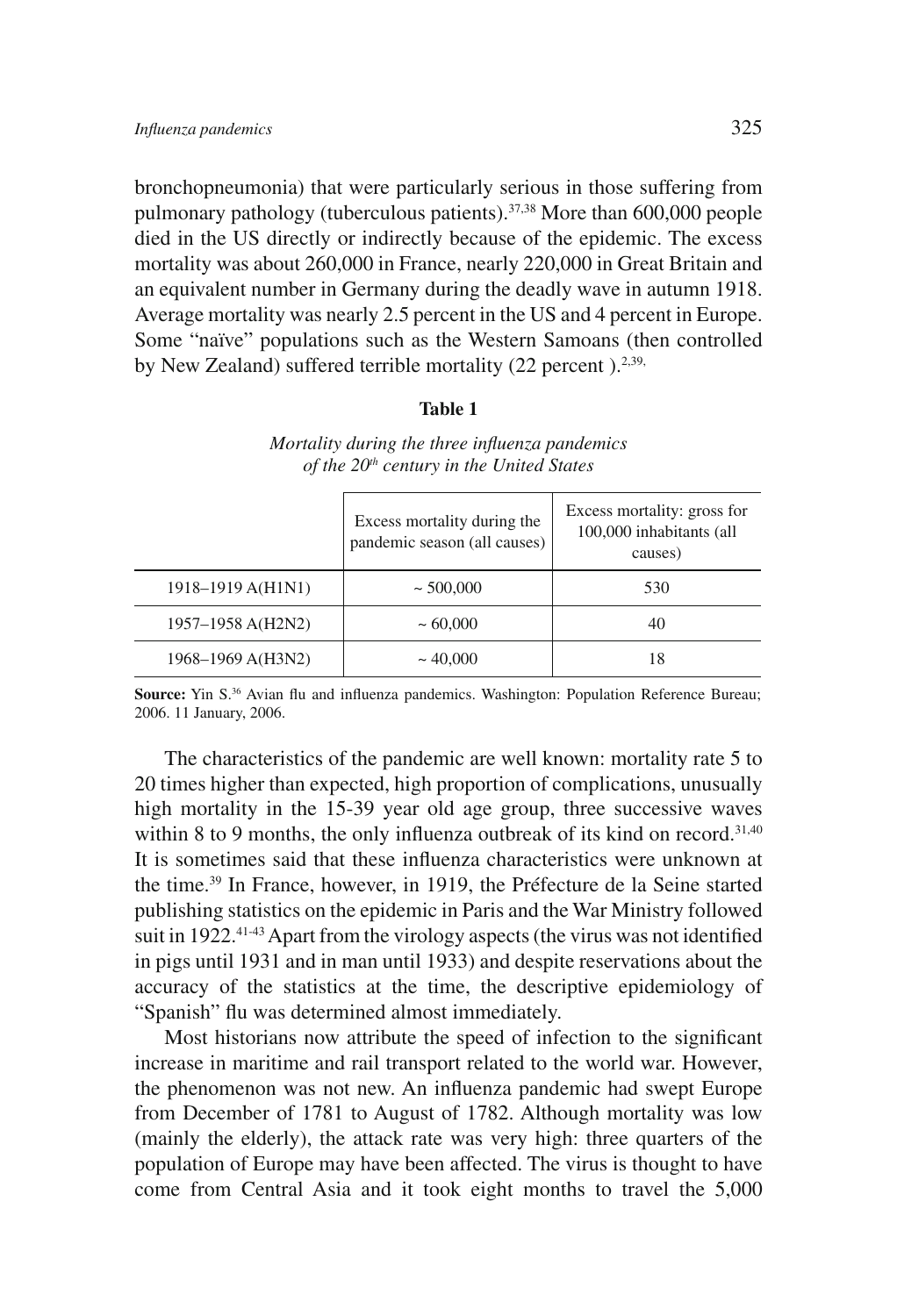kilometres that separate the Urals from Portugal.<sup>44</sup> Its journey was greatly assisted by the use of rivers and seas (the Baltic and Mediterranean) for transport and trade, much more so than by the difficult, slower land routes (across the Alps and Pyrenees).

The emergence of a new virus was, therefore, associated with the expansion of transport due to "globalisation" in the  $18<sup>th</sup>$  century, or rather "Europeanisation". When he founded Saint Petersburg in 1703, Peter the Great wanted the city to open "a window on Europe", which turned out to be only too true in 1781. The connection has only recently been made. The idea of the contagious nature of influenza first had to be accepted. In 1781-1782, the scientists of the Enlightenment, who set great store by meteorological and climatic explanations, were at first disconcerted by the way the epidemic moved east to west, in the opposite direction from the prevailing winds. Suspicions arose that influenza might be contagious and then, in 1889-1890, the propagation of the virus along land and maritime routes convinced contemporaries that influenza was indeed contagious.<sup>44,45</sup>

Today, this is the quintessential image of the epidemic: a health crisis as well as a socioeconomic crisis, causing massive destruction and massive disorganisation. It is a persistent topic in literature: Lucretius, Boccaccio, Defoe, as well as nearer-to-home Artaud, Giono, Camus and many others have drawn on Thucydides and his famous description of the plague of Athens (possibly smallpox, an infectious respiratory disease).<sup>46</sup> An epidemic not only results in suffering caused by the propagation of an infection, but also in the disintegration of power, social structures and customs which ensues: "human society *in extremis*".47 The Thucydides' paradigm, whether it is real or imaginary, forms the basis for all current anti-pandemic plans.

## **1957-1958 AND 1968-1970: TOO LITTLE TOO LATE**

The 1957-1958 pandemic has been called the first pandemic of the era of modern virology, $48$  and when the A (H3N2) subtype emerged in 1968-1969 causing the third pandemic of the  $20<sup>th</sup>$  century, virology was a well established discipline. Antiviral drugs were mass produced (amantadine and rimantadine, since abandoned as viruses became resistant and rare, and from which severe undesirable neurological side effects occurred) and there were modern intensive care facilities, at least in developed countries.

The Hong Kong 1968-1970 influenza pandemic passed almost unnoticed, even though it spread worldwide in less than two years given the already significant increase in intercontinental travel. $49,50$  Hong Kong was the hub of air travel to the whole of Asia. The attack rate conformed to the models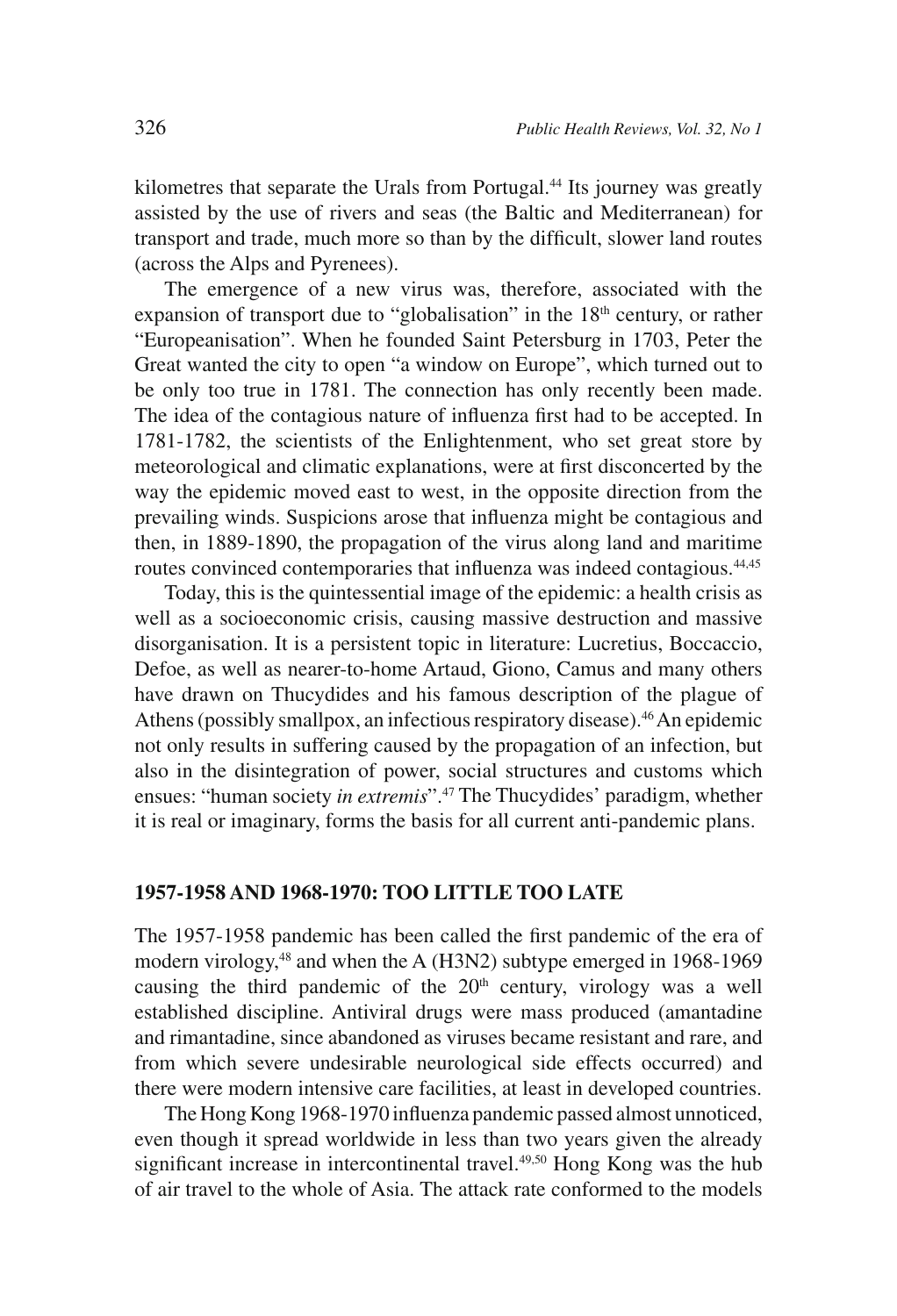drawn up in the 1980s (40-50 percent with slightly under half being mild or asymptomatic cases) and a mortality rate of 2 to 4 in one thousand. Excess mortality in France stood at 30,000 deaths (five times higher than the rate for seasonal influenza), deaths that then passed unnoticed; they were identified retrospectively in a review of the surge of mortality data for the heat wave in August of 2003, which caused the premature death of 15,000 vulnerable elderly persons.<sup>51</sup> Retrospective analysis reveals infection rates five to six times greater than that for seasonal influenza but with moderate virulence. H3N2 has replaced H2N2 which has not been identified in France since January of 1969, at the start of the pandemic wave.

In 1968, as in 1957, annual vaccination against seasonal influenza was well established. Technical problems (inadequate monitoring, limited production capacity, inadequate clinical test methodology, still unexplored strategies for reducing antigen doses) and legal problems (safety standards) prevented vaccination from being fully available in developed countries. Government action foundered on the logistics and organisation of the campaign. In the US, in 1968 as well as 1957, "too little vaccine was administered too late."52 In 1957, 49 million doses were available in the US at the peak of the epidemic: only half were used. In 1968-1969, only 15 million doses were delivered at the peak of the epidemic. The health services proved unable to organise themselves in time. Most of these obstacles have now been overcome. The problems are now "political and economic" and involve either reduction of the time necessary for putting products on the market or equity in distributing doses.<sup>53</sup> In December of 2009, social issues surrounding vaccine were also at the height of public attention in France, including popular reluctance to mass immunization, widespread fear of adverse effects of the vaccine, and circulation of rumours on the Internet, including that of a "vast conspiracy" attributed to various sources.54,55

## **1976: THE EPIDEMIC THAT NEVER WAS**

The advent of the Asian flu in 1957-1958 recalled the events of the 1918 influenza pandemic to professional and public attention, appearing as the quintessential image of modern pandemics. Subsequent anti-pandemic scenarios were largely based on the "1918-like" scenario. Not knowing what new measures to take when confronted by the originality of unexpected situations, we draw on what Paul Valéry called our "imaginary memories".<sup>56</sup> This reflects the reaction of the US government to the outbreak of "swine" flu" at the Fort Dix base of the U.S. Army in New Jersey.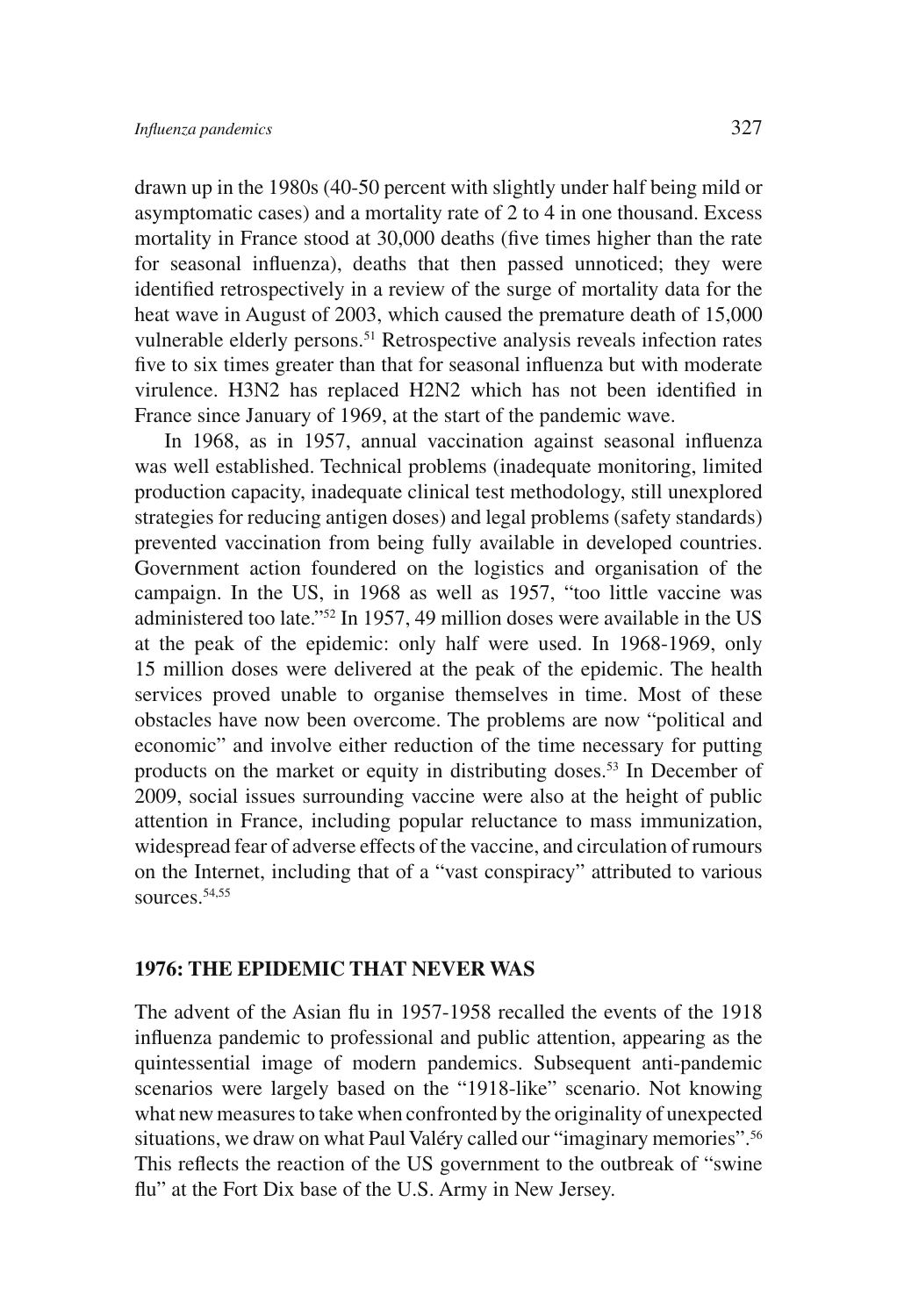Between January  $19<sup>th</sup>$  and February  $9<sup>th</sup>$ , 1976, 230 new recruits between 17 and 21 years old showed signs of respiratory infection. Thirteen were admitted to the hospital. On February  $4<sup>th</sup>$ , one of the patients died (viral pneumonia). The outbreak fizzled out in February, but the virus was identified as the same  $A$  (H1N1) subtype as the Spanish influenza virus which had not been around since 1920.<sup>57</sup> Experts became increasingly concerned about the co-circulation of the two subtypes, A H1N1 and A H3N2. A H3N2 had been dominant since 1968, but would it be able to form a barrier against H1N1? Was there a risk of the two viruses merging?<sup>48</sup> Current sources tend to convey a conflicting picture of the learned opinions at the time. According to Richard Krause, then Director of the National Institute for Allergies and Infectious Diseases (NIAID), in February, experts from the CDC, NIAID and Merck agreed that there was a risk of a pandemic "perhaps similar to the pandemic of 1918".

There was considerable alarm.<sup>58</sup> Yet, in his memorandum addressed to the White House, Dr David Sencer, Director of the CDC, "specifically underemphasized the specter of the  $1918$  pandemic",<sup>59</sup> but nonetheless underscored a "strong possibility" for a pandemic "antigenically related" to 1918.60 On the other hand, Dr Walter Dowdle, chief of the virology section at CDC at the time the A/New Jersey/1976 subtype was isolated, claims that, on the  $10<sup>th</sup>$  of March, 1976, "the Army provided data to the US Advisory Committee on Immunization Practices that confirmed person-to-person transmission of swine influenza virus. The single death from swine flu loomed large, although most cases were mild. No one at the advisory committee meeting equated the disease potential of this [1976] virus with 1918."61

What measures should the country take in the absence of tangible signs of an imminent epidemic? Experts had difficulty in quantifying a vague possibility. The press and Congress toyed with the image of the Spanish flu and its horrors like a poisonous prophecy. Dr Theodore Cooper, Assistant Secretary for Health, made the connection between swine flu and 1918 in a note addressed to the White House. Basing himself on a fashionable theory, he wrote that severe epidemics or influenza epidemics occur approximately every 10 years. In parallel, he sent President Gerald Ford a copy of *Epidemic and Peace, 1918, by Alfred Crosby – one of the first books, if not the first,* to describe Spanish flu from a historical point of view – that was published at the time when the first cases occurred.<sup>62</sup> Cooper's father, himself a doctor, had told him about certain painful reminiscences such as soldiers burying flu victims *en masse* in Pennsylvania where he grew up. Events which might possibly happen suddenly became a real threat based on past events, which he remembered vividly. True-to-life, memories were regarded as a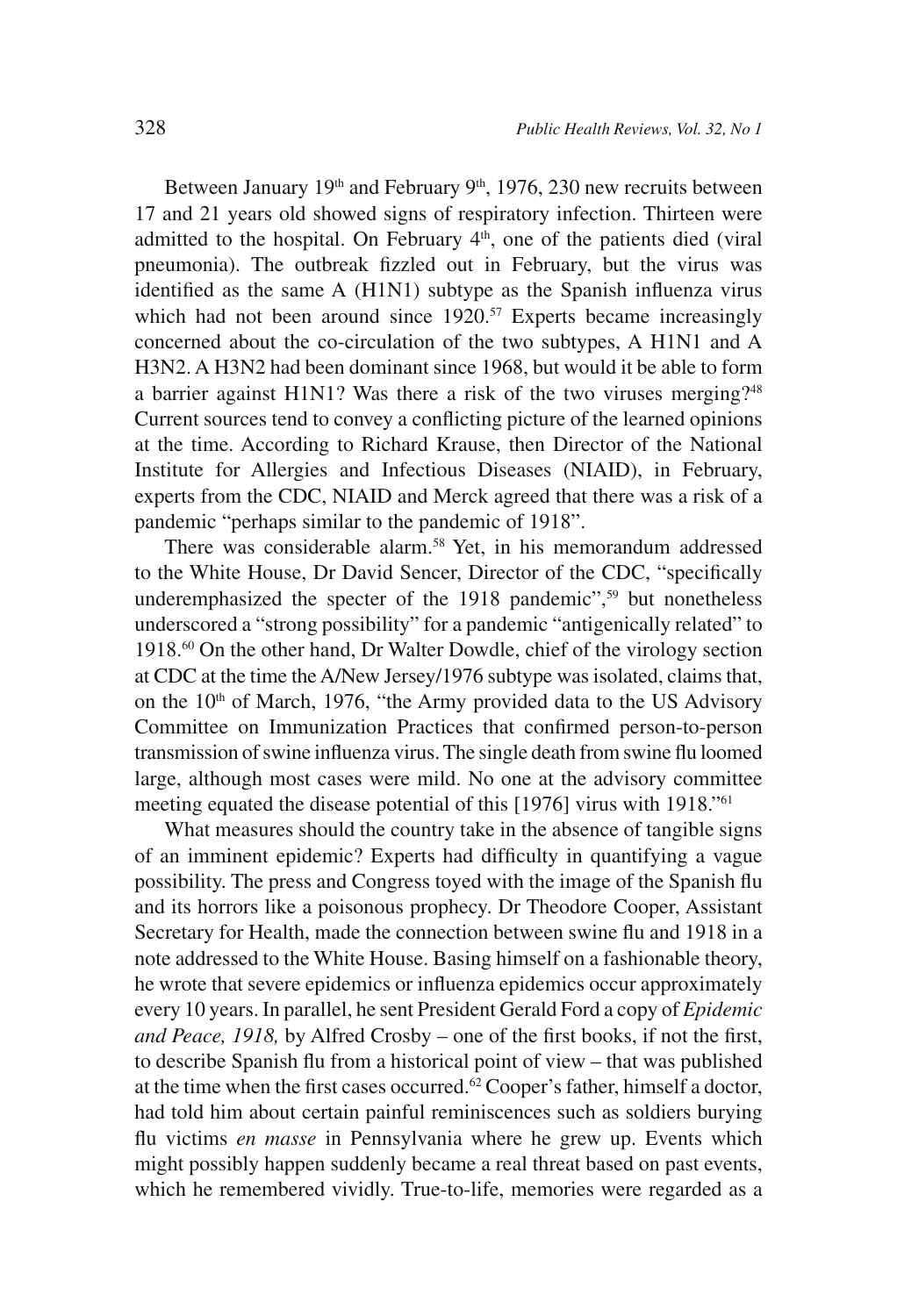sound basis for predicting the future. Calculating probabilities was never part of the decision to launch a preventive mass vaccination campaign in 1976. "Expertise counts for a lot," wrote the two historians of swine flu, "but only by way of informing subjective judgement." In their view, the subjective probability (the image of 1918) would "in any case" have won the day.<sup>60</sup>

The vaccination programme was launched in October but stopped suddenly in December after 532 cases of Guillain-Barré syndrome occurred (25 deaths). The programme covered nearly 25 percent (45 million) of the US population. The epidemic petered out, but criticism was virulent. "The CDC lost its innocence", it was said, and with it, its influence. $60$  It would experience great difficulty in recovering. Public opinion and the scientific community accused it of having overreacted for sordidly political reasons.<sup>59</sup> In the Presidential elections in November, Gerald Ford was defeated and Jimmy Carter became the new President. Was it a desperate attempt by Ford to re-establish his authority before the elections by a spectacular operation? It was said that only two aspects of this episode had anything to do with science: the identification of the A-subtype swine flu in February and the confirmation that an increased risk of Guillain-Barré syndrome was associated with the vaccination. Apart from this, "everything else was political".<sup>63</sup> The 1976 influenza outbreak is, therefore, the first politicised historical pandemic, "the first time [the government] had been blamed for an epidemic that did not take place".58 The US strongly encouraged Canada to adopt the immunization for swine flu as well, but Canadian authorities deemed it better to wait and see if the epidemic spread out of Fort Dix, and just then all immunization was called off when the series of complications of the immunization began to appear in the US. 64

### **WHAT ABOUT THE NEXT ONE?**

Can the management of a predicted risk be planned given the scientific uncertainties described above, in particular relating to morbidity and mortality estimates? Much depends on the current pandemic: either the health system infrastructures hold, before, during and after the event, thanks to the efforts made, or they give way in places because the pandemic has medical consequences that are greater than predicted or because its impact on the socioeconomic organisation is more severe, undermining people's confidence. Governments will, in any case, wish to at least conserve a high level of vigilance by setting up measures for preparedness,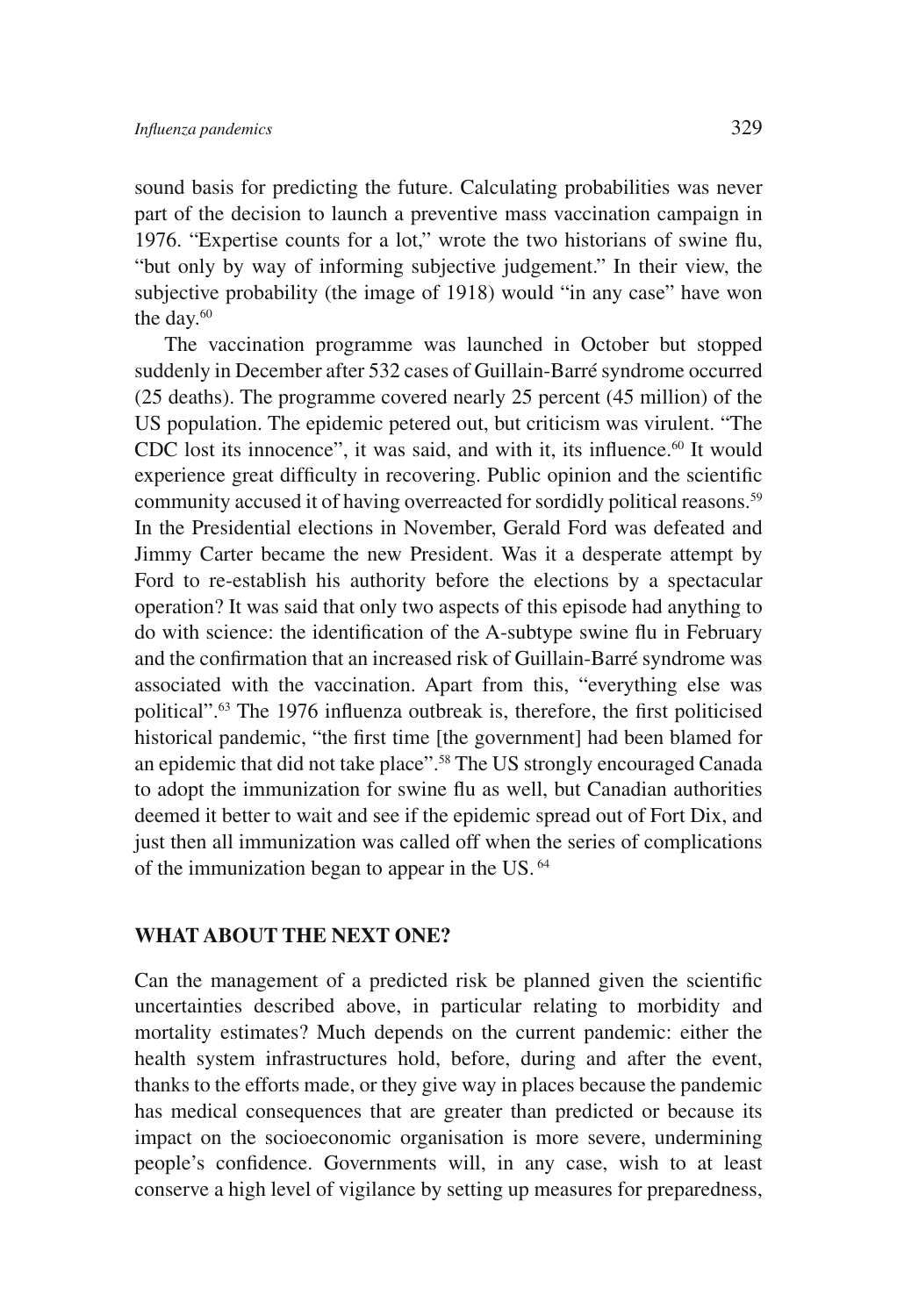and if possible, to be even better prepared for the next crisis which could be just as dangerous for the people as for the economy.

Scientists will also have great scope for new discoveries that they will not fail to exploit. The latest pandemic could well transform the "science of influenza". It could give us a better understanding of the mechanisms leading to mutations and recombinations of influenza viruses and it could provide real experience of effective barrier measures – in particular vaccination – against seasonal epidemics, measures that could be implemented if the epidemic recurs and which would allow us to stop a strain with pandemic potential at the source. Rapid diagnostic tests would then be available in the future to identify the viral subtype.

Interdisciplinary observatories using the most up-to-date information could be set up in several places throughout the world, not only in developed countries. These "telescopes observing life", would be able to detect epidemics and epizootics. They would provide precise information almost in real time on seroprevalence rates, on virulence indicators, on the diversity of viruses circulating, and on the distribution of risk factors within the population, including those based on known genetic polymorphisms, not to mention on the state of perception, beliefs, attitudes and behaviour of people exposed to the risk of epidemic.

## **IT IS A LONG HAUL FROM 2010 TO 2025**

There are major gaps in knowledge to be filled in the field of viral respiratory infections and influenza in particular. Little is known about contagion mechanisms or the contribution played by touch contamination (i.e., fomites such as flat surfaces, door handles, etc.). There is a lack of rigorous evaluation of the efficacy of surgical masks worn by contagious persons or of alcohol-based gel hand sanitizer. The appropriateness, timing, duration and social and economic consequences of closing schools have not been evaluated. There is little information on the "altruistic" efficacy of vaccinating health personnel<sup>65,66</sup>; only a few trials have been carried out in retirement homes, not all of which were conclusive.<sup>67</sup>

No trial vaccination has, thus far, been attempted as a barrier against any seasonal influenza epidemic.<sup>68,69</sup> The link between Guillain-Barré syndrome and vaccination is still in dispute, not to mention the quantification of the risk.<sup>70,71</sup> The efficacy of antiviral drugs for serious cases and for reducing mortality has not been satisfactorily evaluated, nor has their mass use outside theoretical computer simulations. We do not know what impact treatment with preventive doses as post-exposure prophylaxis will have on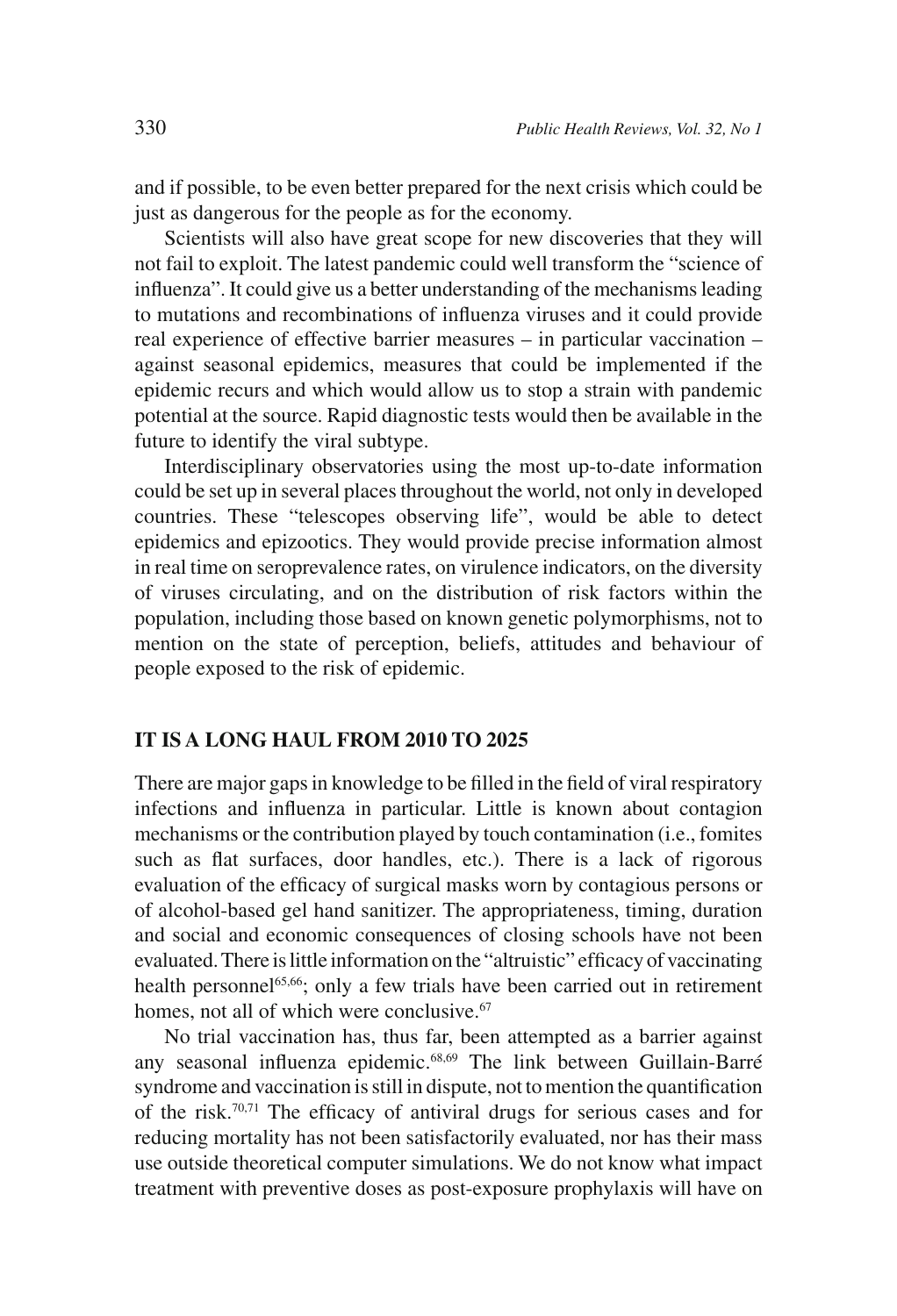the emergence of resistant strains. The natural history of influenza is still largely unknown. What are the determinants of clinical forms of the influenza syndrome? Little is known about the case mix or the distribution of clinical forms related to the infection. Little is known about the viral variability.10 Even less is known about the determinants of the severity of the influenza. Why does Acute Respiratory Distress Syndrome (ARDS) occur? Why does secondary invasive bacterial infection occur? Why is 90 percent of mortality due to seasonal influenza not identified by doctors (only 10 percent of influenza-related deaths are recorded as being caused (either primary or secondary) by influenza in death certificates)? We know nothing about the physiopathological mechanisms of this high mortality nor the efficacy of antiviral drugs for preventing or even treating these severe cases nor how and when antibiotics can be used in the treatment of complications, or bacterial vaccines in their prevention. Respiratory complications of influenza are the major causes of death both in seasonal and pandemic situations; medical facilities are confronted with ARDS. Secondary bacterial invasive infections may mask the primary influenza infection, and thus may not be identified medically. It is estimated that influenza is recorded as either the primary or secondary cause of death in only 10 percent of influenza related deaths. $72-74$ 

However, the route is also technological and political. Between 2010 and 2025, the major international observatories mentioned above may at last be set up to monitor the emergence of epidemics. They will be designed as a grid covering the whole of the world in the same way as meteorological stations and will be linked to a World Health Organisation that is more reactive, better informed and equipped with better resources.

#### **THE ROLE OF THE WHO**

Governments set great store through vaccination against pandemic influenza for public health reasons as well as for economic reasons. "Much is riding on the success of vaccination – as well as preventing illness and saving lives, some economists say that curbing the pandemic could prevent hefty financial losses."<sup>75</sup> Beyond this is the competition between the various powers for world leadership in the fight against pandemic risk – whoever successfully manages both the health crisis and the economic crisis will prevail. There is, however, another question, of even greater importance.

On the 17<sup>th</sup> of September, 2009, the United Nations sent Health Ministries worldwide the conclusions of a report (ordered in July by the Secretary General) in the form of a cry for help. Eighty-five of the poorest countries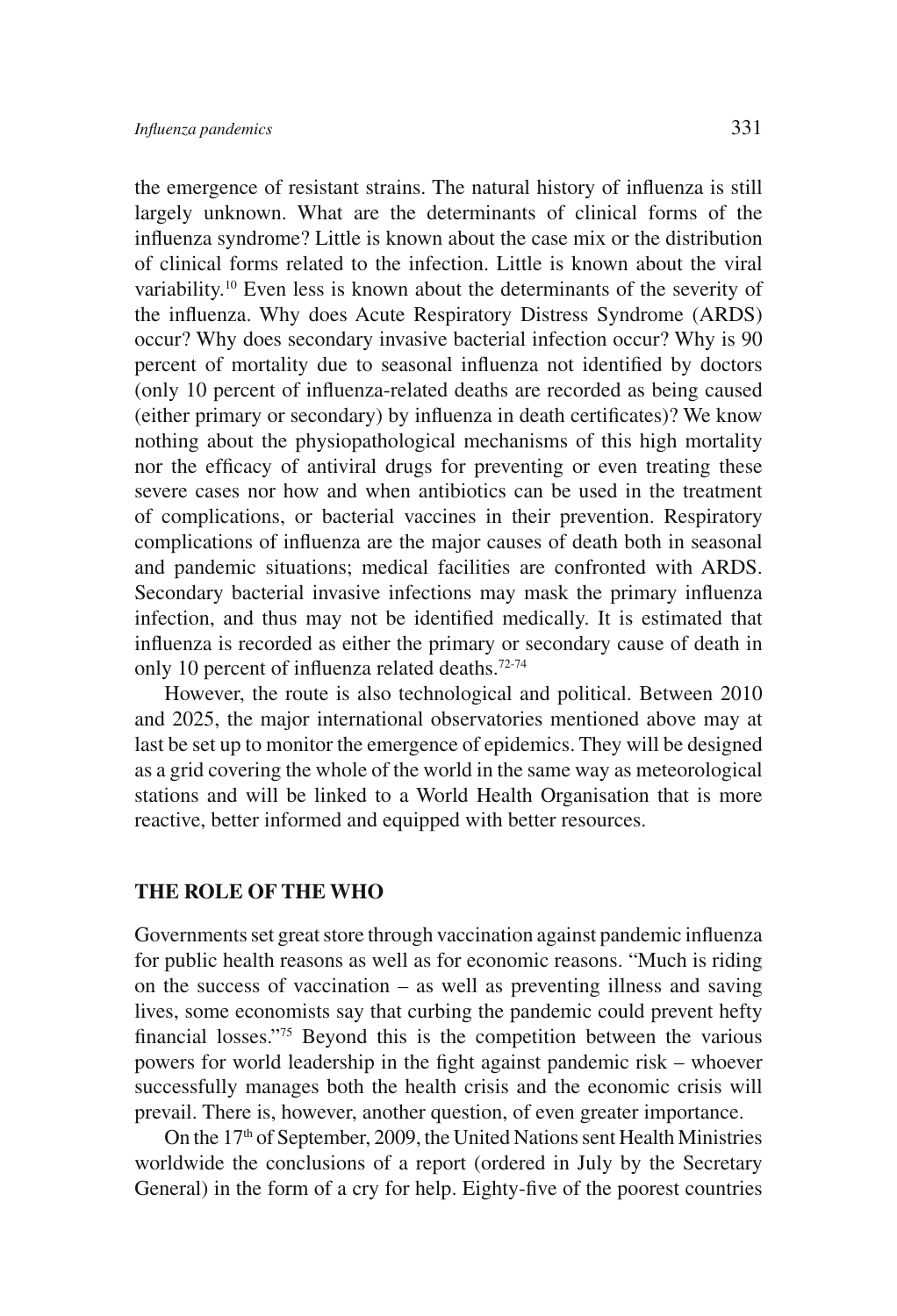in the world could not afford vaccines. "The virus could destroy a burgeoning economy or democracy," claimed the WHO, in the purest veins of Thucydides' paradigm.<sup>76</sup> In the context of the concomitant financial crisis and recession, the WHO is well aware that obtaining the support of the rich countries may well prove to be very difficult.

The WHO rather lost its way during the 1980s with respect to influenza policy. Since 1995, it has rebuilt its monitoring and alert systems: the new Division of Communicable Diseases was created (1996), the Global Outbreak Alert and Response Network was set up (2001) and new international health regulations were issued in 2005 (came into effect in 2007) which relieve governments of their veto on epidemiological information. This new era – a "sort of second birth"<sup>77</sup>– was demonstrated by its bold strategy deployed during the SARS epidemic when a global alert,<sup>78</sup> without prior agreement from governments, was issued on the  $12<sup>th</sup>$  of March, 2003, along with a travel advisory on the 24<sup>th</sup> of April, advising against travel to Beijing and the Shanxi province in China, as well as Toronto, Canada, while there was open confrontation with the Chinese government regarding the statistics and the progress of the epidemic.

Today, all governments swear to maintain the closest cooperation possible with the WHO. Did Dr Margaret Chang take the trouble to specify in her statement of the 11<sup>th</sup> of June, 2009 that the WHO does not recommend any uniform scheme and that the order of the day is "adaptation to the local situation"?<sup>17</sup> Even so, the old attitudes reappear. "What really matters is what individual countries are doing on the ground to tackle the disease – and that is not dictated by WHO, but determined by national governments."79

The slightest attempt by the WHO to take technical control of operations is immediately censured: down with "world government"!

Controversial allegations that some WHO advisors have conflicts of interest have clouded the public's perception of the H1N1 pandemic of 2009.80,81 This may partially explain low rates of uptake of the vaccine in many countries. These issues will undoubtedly affect future policy formulation and public attitudes in threatened pandemic situations. Seasonal flu vaccine for risk groups has been accepted as a basic preventive health measure in many health systems, e.g., UK. The H1N1 vaccination rate is estimated by CDC at 75 million or close to 25 percent of the US population, well below figures of 114 million for seasonal flu immunization.<sup>82</sup>

The pharmaceutical industry also has its own strategy which is different from that of the WHO. The WHO asked manufacturers to donate about 10 percent of their vaccine production to low-income countries (400 million doses out of 5 billion). Six manufacturers out of thirty agreed. GlaxoSmithKline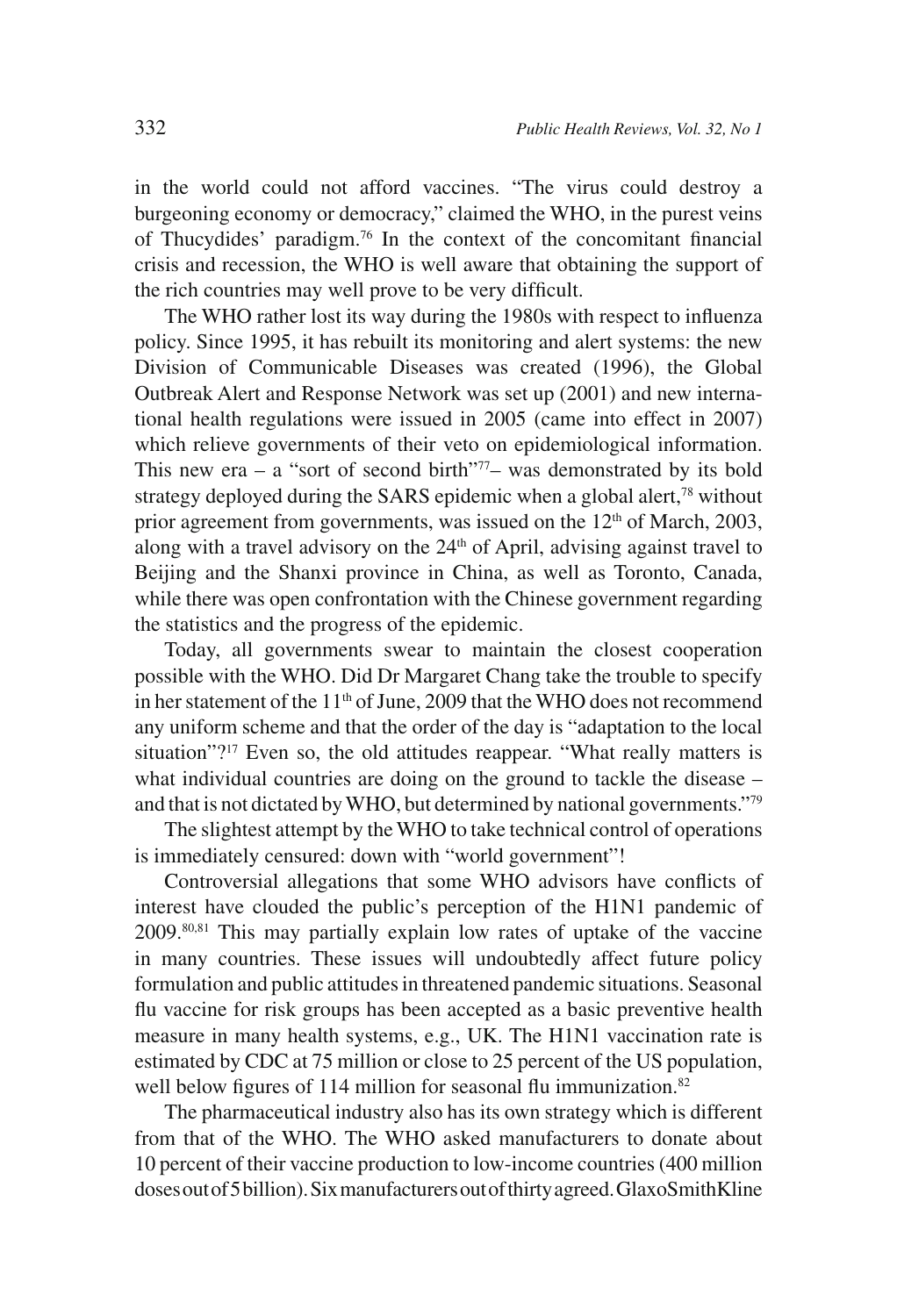and Sanofi -Aventis said that they would donate 150 million doses. Novartis said they would consider discounts if necessary but did not offer to provide the vaccine free of charge, as a rebuff to Ban Ki-Moon, who, on the 19<sup>th</sup> of May, called on the directors of the pharmaceutical groups for "world solidarity," as well as to Margaret Chan who made the same plea two weeks later.

The day after the United Nations press release, nine countries solemnly promised to release 10 percent of their stock of vaccines to the WHO.83 Will this be enough? Will this come in due time? The world's vaccine production capacity will be insufficient in any case, as the WHO well knows. The WHO is gambling high on the political question of equity. This will decide the leadership stakes during the current pandemic and in the future.

#### **SUMMARY AND CONCLUSIONS**

The 1918 Swine flu pandemic has left an important legacy, much like the Black Plague did four centuries earlier. The folk and political memory of 1918 influenced modern virological and epidemiological thinking when facing potentially robust if not disastrous epidemics during the latter part of the  $20<sup>th</sup>$  century. The 1976 non-pandemic which caused a national mobilisation in the US with mass immunization resulted in a serious reduction in credibility of the public health community and governmental action in epidemic control.

Subsequent influenza pandemics energised national governments to review their public health structure and laboratory support, and encouraged international agencies to prepare for possible future influenza pandemics, especially in their capacity for rapid production of vaccines, in addition to the seasonal influenza vaccines now accepted as essential to normal public health practice. When in May of 2009, the H1N1 influenza appeared and was declared to have pandemic potential, WHO and national governments globally prepared to address the worst case scenarios, taking into account millions of possible cases and deaths. In June of 2010, WHO reported that the global H1N1 pandemic included some 18 thousand deaths and the virus is still circulating, though at much reduced levels compared to those in the fall of 2009. Enormous stockpiles of vaccine and Tamiflu went largely unused with poor levels of acceptance in the general public and even among health care providers. These stocks were then donated or sold inexpensively to developing countries.

The role of international cooperation and that of WHO in this pandemic needs to be re-examined. The lack of public response to available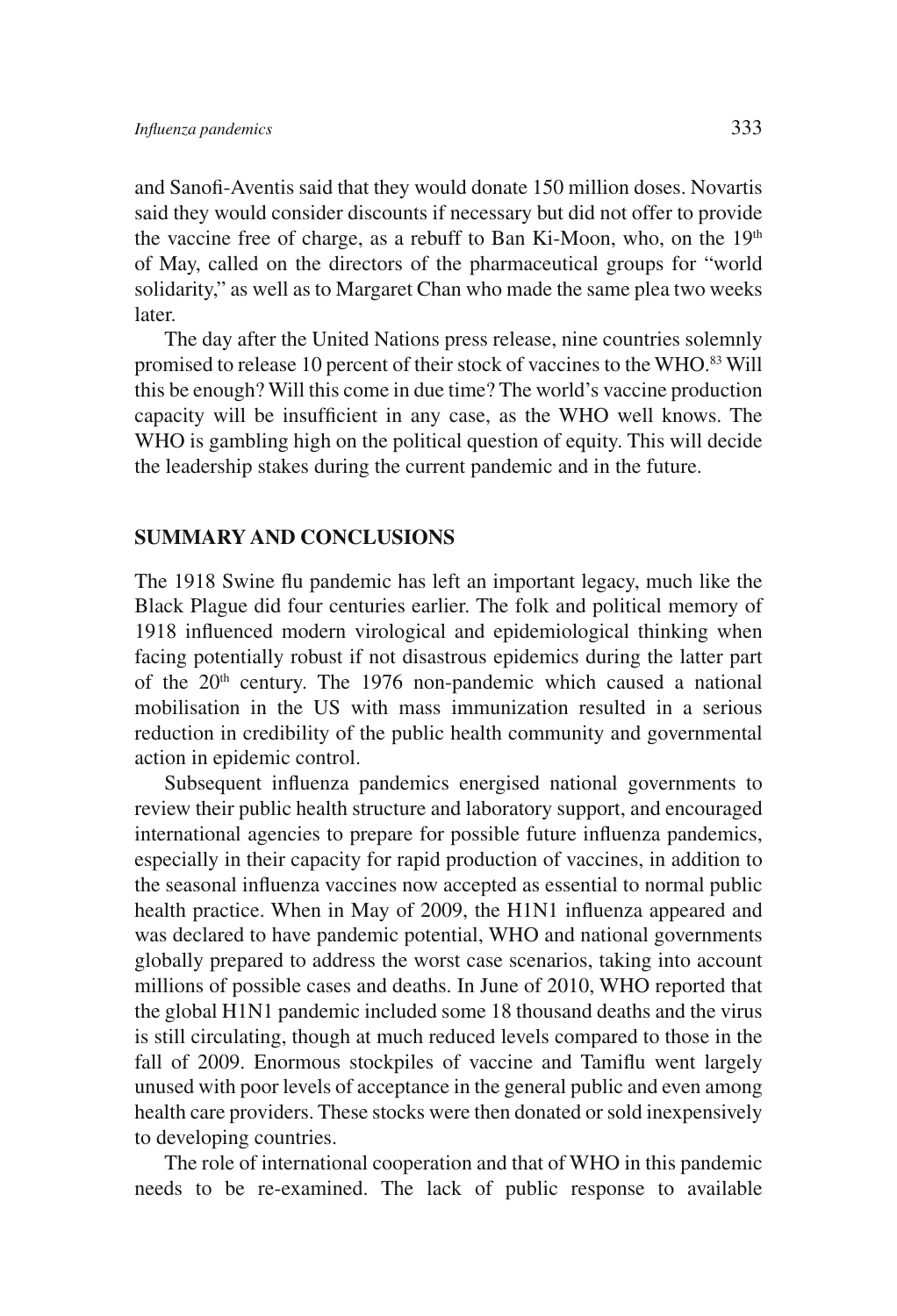immunizations points to an important credibility issue, and the sharing of available vaccine with developing countries requires international attention. It is likely that, after 2010, the experience of H1N1 pandemic influenza will be passed through a fine sieve throughout the world. Although it is difficult to anticipate the conclusions of this analysis at this stage, it is probable that in the future, we will want to be better prepared for the emergence of such epidemics. We will not focus solely on the particularly virulent strains such as H5N1, rather taking measures against a subtype H1N1 pandemic influenza that is predominantly benign (apart from a fairly low proportion of serious cases) but nevertheless significant at the country scale and able to affect health, society and the global economy.

# **Acknowledgments:**

The authors wish to thank Beverley Tebby for her help in translation. They are also grateful to Ted Tulchinsky and the referees for their help, advice and patience.

**Conflicts of interest:** None declared.

#### **REFERENCES**

- 1. World Health Organization. Pandemic (H1N1) 2009 update 105. Available from URL: http://www.who.int/csr/don/2010\_06\_18/en/ (Accessed 19 June, 2010).
- 2. Barry JM. The great influenza: the epic story of the deadliest plague in history. New York: Penguin Viking; 2004.
- 3. Taubenberger JK, Morens DM. 1918 influenza: the mother of all epidemics. Emerg Infect Dis. 2006;12:15-22. Available from URL: http://www.cdc.gov/ ncidod/EID/vol12no01/05-0979.htm (Accessed 19 June, 2010).
- 4. Dowdle WR. Pandemic influenza: confronting a re-emergent threat. The 1976 experience. J Infect Dis 1997;176 Suppl-1:S69-72. Available from URL: http://www.ncbi.nlm.nih.gov/pubmed/9240699 (Accessed 18 June, 2010).
- 5. Fouchier RAM, Kuiken T, Schutten M, van Amerongen G, van Doornum GJJ, van den Hoogen BG et al. Aetiology: Koch's postulates fulfilled for SARS virus. Nature 2003:423:240. Available from URL: http://www.nature.com/ nature/journal/v423/n6937/pdf/423240a.pdf (Accessed 18 June, 2010).
- 6. World Health Organization. Severe Acute Respiratory Syndrome (SARS) multi-country outbreak. Update 31, 16 April 2003. Available from URL: http://www.who.int/csr/don/2003\_04\_16/en/ (Accessed 18 June, 2010).
- 7. World Health Organization. Cumulative number of confirmed human cases of Avian influenza A/(H5N1) reported to WHO. (24 September, 2009). Available from URL: http://www.who.int/csr/disease/avian\_influenza/country/cases\_ table 2009 09 24/en/index.html (Accessed 18 June, 2010).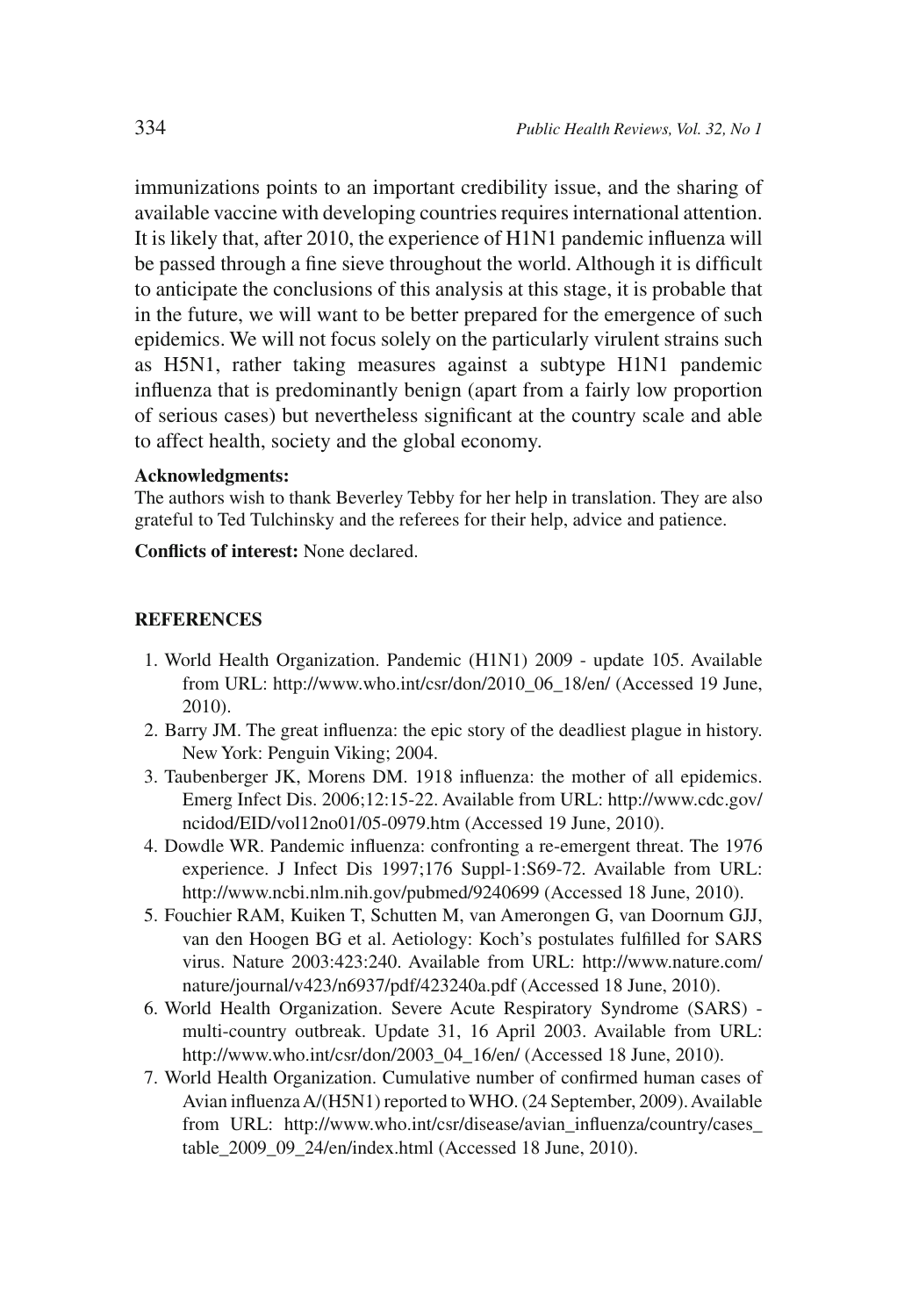- 8. Bishop JF, Murnane MP, Owen R. Australia's winter with the 2009 pandemic influenza A (H1N1) virus. N Engl J Med. 2009;361:2591-4. Available from URL: http://content.nejm.org/cgi/reprint/NEJMp0910445.pdf (Accessed 18 June, 2010).
- 9. de Lamballerie X. Personal communication, June, 2010.
- 10. Centers for Disease Control and Prevention. 2009 H1N1 early outbreak and disease characteristics. Available from URL: http://www.cdc.gov/h1n1flu/ surveillanceqa.htm (Updated 27 October, 2009 and accessed 18 June, 2010).
- 11. Paris correspondents. First worldwide profile of swine flu victims. Herald Sun (Victoria, Australia). August 26, 2009. Available from URL: http://www. heraldsun.com.au (Accessed 18 June, 2010).
- 12. Ross T, Zimmer S, Burke D, Crevar C, Carter D, Stark J, et al. Seroprevalence following the second wave of pandemic 2009 H1N1 influenza. PLoS Curr Influenza. 24 Feb, 2010: RRN1148 Available from URL: http://www.ncbi. nlm.nih.gov/pubmed/20191082 (Accessed 18 June, 2010).
- 13. Flahault A. First estimation of direct H1N1pdm virulence: From reported non consolidated data from Mauritius and New Caledonia. PLoS Curr Influenza. 2009 Aug 23:RRN1010. Available from URL: http://www.ncbi.nlm.nih.gov/ pubmed/20020674 (Accessed 18 June, 2010).
- 14. Centers for Disease Control and Prevention. Bacterial coinfections in lung tissue specimens from fatal cases of 2009 pandemic Influenza A  $(H1N1)$  – United States, May-August 2009. MMWR Morb Mort Wkly Rep. 2009; 58:1-4. (early release) Available from URL: http://www.cdc.gov/mmwr/pdf/ wk/mm58e0929.pdf (Accessed 18 June, 2010).
- 15. The ANZIC Influenza Investigators. Critical care services and 2009 H1N1 influenza in Australia and New Zealand. N Engl J Med. 2009;361:1925-34. Available from URL: http://content.nejm.org/cgi/content/full/361/20/1925 (Accessed 18 June, 2010).
- 16. Reed C, Angulo FJ, Swerdlow DL, Lipsitch M, Meltzer MI, Jernigan D, Finelli L. Estimates of the prevalence of pandemic (H1N1) 2009, United States, April-July 2009. Emerg Infect Dis. 2009;15: December. Available from URL: http://www.cdc.gov/eid/content/15/12/pdfs/2004.pdf (Accessed 18 June, 2010).
- 17. World Health Organization. Transcript of statement by Margaret Chan, Director-General of the World Health Organization. 11 June, 2009. Available from URL: http://www.who.int/mediacentre/influenzaAH1N1 presstranscript 20090611.pdf (Accessed 18 June, 2010).
- 18. Centers for Disease Control and Prevention. Centers for Disease Control and Prevention. 2009 H1N1 flu: situation update. Available from URL: http:// www.cdc.gov/h1n1flu/update.htm (Accessed 20 June, 2010).
- 19. Centers for Disease Control and Prevention. CDC Estimates of 2009 H1N1 influenza cases, hospitalizations, and deaths in the United States, April-December 12, 2009. Available from URL: http://www.cdc.gov/h1n1flu/ estimates/April\_December\_12.htm#Table (Accessed 18 June, 2010).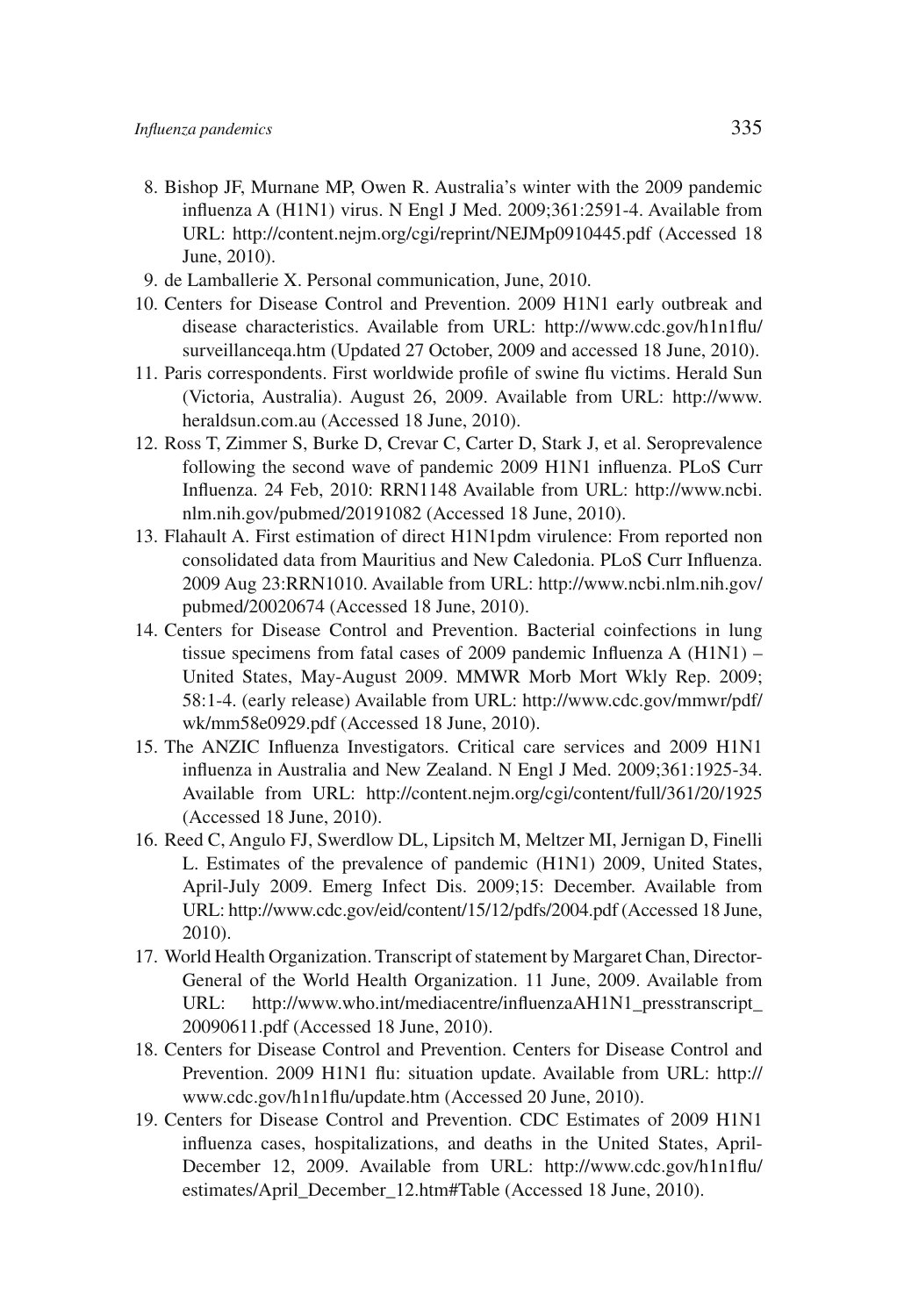- 20. Boussard E, Flahault A, Vibert JF, Valleron AJ. Sentiweb: French communicable disease surveillance on the world wide web. BMJ. 1996;313:1381-4. Available from URL: http://www.bmj.com/cgi/content/full/313/7069/1381 (Accessed 18 June, 2010).
- 21. Sentinelles. Réseau Sentinelles France (weekly epidemiologic record for France). Available from URL : http://www.sentiweb.org/ (Accessed 18 June, 2010).
- 22. Paget J, Marquet R, Meijer A. van der Velden K. Influenza activity in Europe during eight seasons (1999-2007): an evaluation of the indicators used to measure activity and assessment of the timing, length and course of peak activity (spread) across Europe. BMC Infect Dis. 2007;7:141 Available from URL: http://www.ncbi.nlm.nih.gov/pubmed/18047685 (Accessed 18 June, 2010).
- 23. Viboud C, Boëlle PY, Pakdaman K, Carrat F, Valleron AJ, Flahault A. Influenza epidemics in the United States, France, and Australia, 1972-1997. Emerg Infect Dis. 2004;10:32-9. Available from URL: http://www.ncbi.nlm.nih. gov/pubmed/15078594 (Accessed 18 June, 2010).
- 24. Lemaitre M, Carrat F. Comparative age distribution of influenza morbidity and mortality during seasonal influenza epidemics and the 2009 H1N1 pandemic. BMC Infectious Diseases. 2010;10:162 doi:10.1186/1471-2334-10-162. Available from URL: http://www.biomedcentral.com/content/pdf/1471-2334- 10-162.pdf (Accessed 20 June, 2010).
- 25. Thompson WW, Shay DK, Weintraub E, Brammer L, Cox N, Anderson LJ, et al.Mortality associated with influenza and respiratory syncytial virus in the United States. JAMA. 2003;289:179-86. Available from URL: http://jama. ama-assn.org/cgi/content/abstract/289/2/179 (Accessed 19 June, 2010).
- 26. Centers for Disease Control and Prevention. Seasonal influenza (flu); Estimating deaths from seasonal influenza in the United States. Available from URL: http://www.cdc.gov/flu/about/disease/us\_flu-related\_deaths.htm (Accessed 19 June, 2010).
- 27. Carrat F, Valleron AJ. Influenza mortality among the elderly in France, 1980-90: how many deaths may have been avoided through vaccination? J Epidemiol Community Health. 1995;49:419-25. Available from URL: http:// www.ncbi.nlm.nih.gov/pubmed/7650467 (Accessed 18 June, 2010).
- 28. Reichert TA, Sugaya N, Fedson DS, Glezen WP, Simonsen L, Tashiro M. The Japanese experience with vaccinating schoolchildren against influenza. New Engl J Med. 2001; 344:889-96. Available from URL: http://content.nejm.org/ cgi/content/short/344/12/889 (Accessed 18 June, 2010).
- 29. Centers for Disease Control. Key facts about seasonal flu vaccine. Available from URL: http://www.cdc.gov/Flu/protect/keyfacts.htm (Posted 16 October, 2009 and accessed 18 June, 2010).
- 30. Skowronski DM, Astell C, Brunham RC, Low DE, Petric M, Roper RL, et al. Severe acute respiratory syndrome (SARS): A year in review. Annu Rev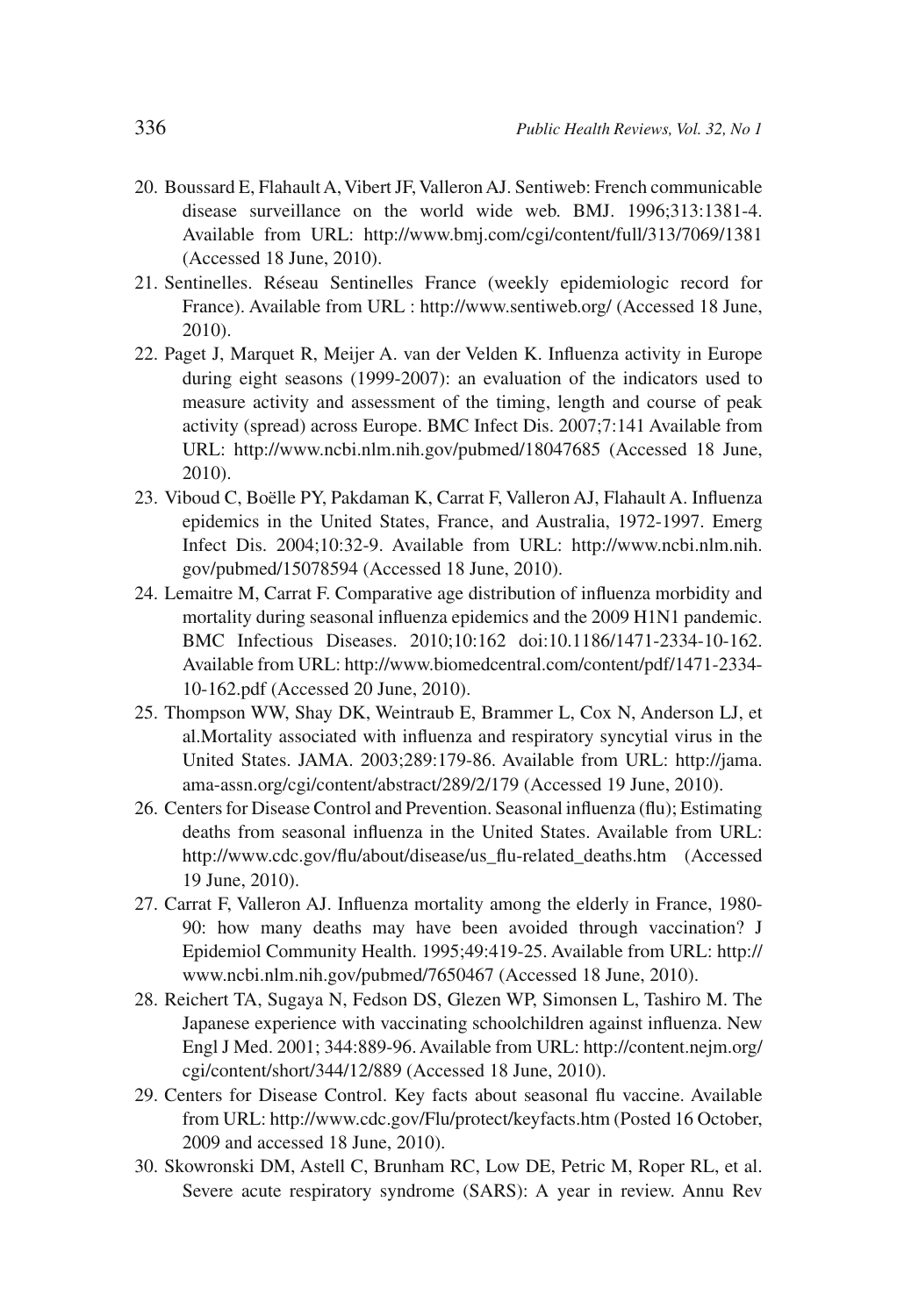Med. 2005;56:357-81. Available from URL: http://www.ncbi.nlm.nih.gov/ sites/pubmed (Accessed 18 June, 2010).

- 31. Morens DM, Taubenberger JK. Understanding influenza backward. JAMA. 2009;302:679-80. Available from URL: http://www.ncbi.nlm.nih.gov/sites/ pubmed (Accessed 18 June, 2010).
- 32. Taubenberger JK. Genetic characterisation of the 1918 'Spanish' influenza virus. In Phillips H, Killingray D, editors. The Spanish influenza pandemic of 1918-19. New perspectives. London: Routledge; 2003 : 39-46, p. 43. Available from URL: http://www.questia.com/PM.qst?a=o&d=104243843 (Accessed 18 June, 2010).
- 33. Ohadike DC. Diffusion and physiological responses to influenza pandemic of 1918-1919 in Nigeria. Social Science and Medicine. 1991;32:1393-9. Available from URL: http://www.sciencedirect.com/ (Accessed 18 June, 2010).
- 34. Delater Dr. La grippe dans la nation armée de 1918 à 1921. Revue d'hygiene. 1923;45:409-634.
- 35. Oxford JS, Sefton A, Jackson R, Innes W, Daniels RS, Johnson NPAS. World War I may have allowed the emergence of "Spanish" influenza. Lancet Infect Dis. 2002;2:111-4. Available from URL: http://www.ncbi.nlm.nih.gov/pubmed/ 11901642 (Accessed 18 June, 2010).
- 36. Yin S. Avian Flu and Influenza pandemics. Washington: Population Reference Bureau;2006. Available from URL: http://www.prb.org/Articles/2006/Avian FluandInfluenzaPandemics.aspx (Accessed 18 June, 2010).
- 37. Defressine and Violle, La prophylaxie et le traitement de la grippe, C. R. hébdo, séances Acad. Sci., 1918; 167: 503; and J. Castaigne, Chronique, J. Méd. franç., 1919; 8: 11-14. In: Phillips H, Killingray D. The Spanish influenza pandemic of 1918-19: new perspectives. London: Routledge; 2003.
- 38. Johnson NPAS. The overshadowed killer. Influenza in Britain in 1918-19. In: Phillips H, Killingray D, editors. The Spanish influenza pandemic of 1918-19: new perspectives. London: Routledge; 2003:132-55, pp.137-38.
- 39. Becker JJ. La grippe espagnole, memoire d'une guerre. Liberation. 9 October, 2009. Available from URL: http://www.liberation.fr/societe/0101596047-lagrippe-espagnole-memoire-d-une-guerre (Accessed 18 June, 2010).
- 40. Taubenberger JK, Morens DM. 1918 influenza: the mother of all pandemics, Emerg Infect Dis. 2006;12:15-22. Available from URL: http://www.cdc.gov/ ncidod/eid/vol12no01/pdfs/05-0979.pdf (Accessed 18 June, 2010).
- 41. Préfecture de la Seine. Épidémie de grippe à Paris, 30 juin 1918-26 avril 1919. Paris: Imprimerie des Beaux-Arts; s.d. [1919]. (Service de la statistique municipale; 2<sup>e</sup> année, no. 2).
- 42. Ministére de la Guerre. Statistiques médicales. I Données statistiques relatives à la guerre 1914-1918, Paris, 1922.
- 43. Phillips H, Killingray D, editors. The Spanish influenza pandemic of 1918-19: new perspectives. London: Routledge; 2003.
- 44. Patterson KD. Pandemic influenza, 1700-1900: a study in historical epidemiology. Totowa, NJ: Rowman and Littlefield; 1986.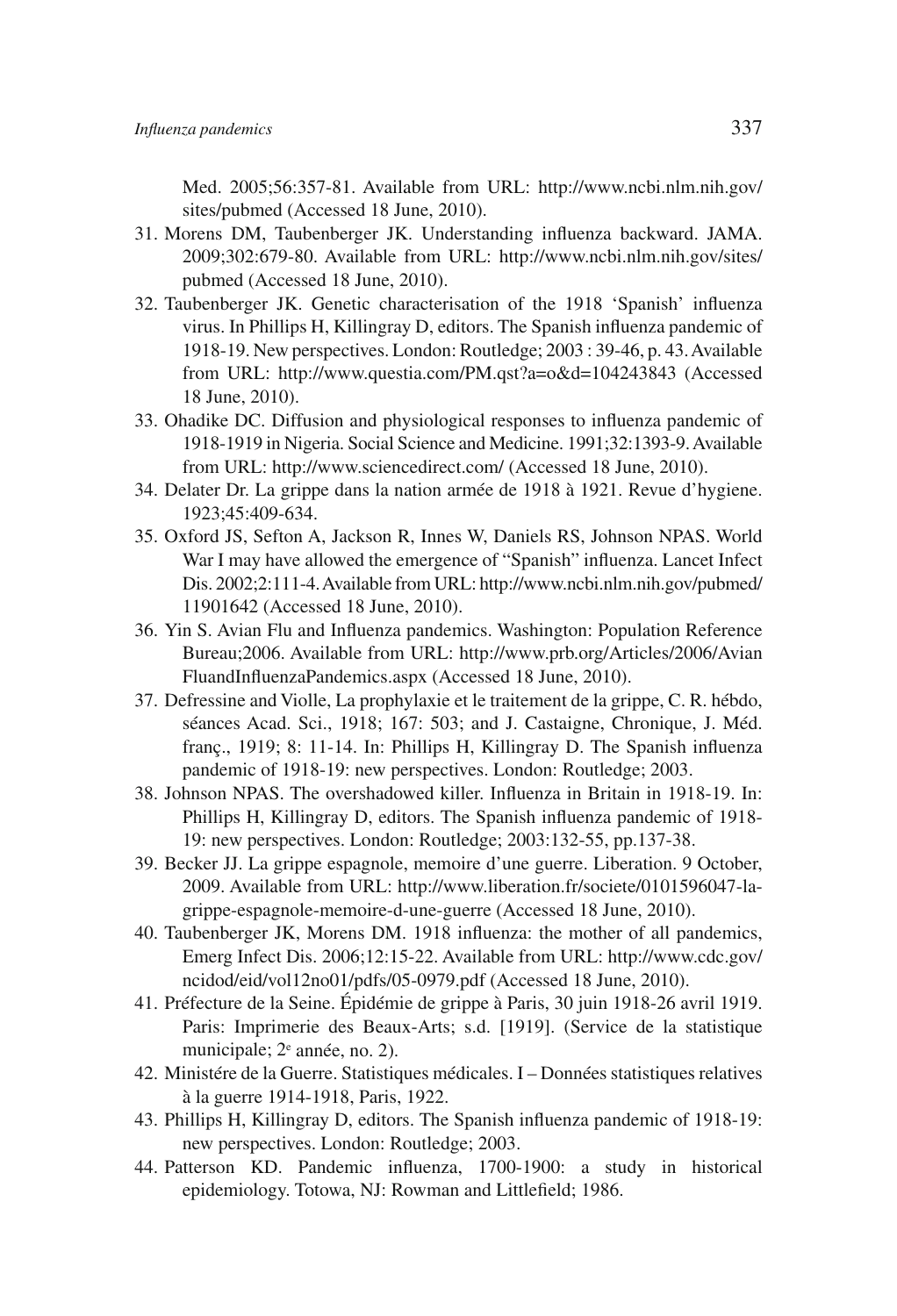- 45. Hays JN. Epidemics and pandemics: Their impact on human history. Santa Barbara (CA): ABC-CLIO Inc; 2005:88-89.
- 46. Thucydides, The Peloponesian War (circa 400 BC), translated by Crawley R, edited by Wick TE, New York: Modern Library.1982.
- 47. Burrow J. A history of histories. Epics, chronicles, romances & inquiries from Herodotus & Thucydides to the twentieth century. London: Penguin Books; 2009.
- 48. Kilbourne ED. Influenza pandemics of the 20th century. Emerg Infect Dis. 2006;12:9-14. Available from URL: http://www.ncbi.nlm.nih.gov/pubmed/ 16494710 (Accessed 19 June, 2010).
- 49. Viboud C, Grais RF, Lafont BA, Miller MA, Simonsen L. Multinational impact of the 1968 Hong Kong influenza pandemic: evidence for a smoldering pandemic, J. Infect. Dis. 2005; 192: 233-48. Available from URL: http:// www.ncbi.nlm.nih.gov/pubmed/15962218 (Accessed 10 June, 2010).
- 50. Gensheimer KF, Fukuda K, Brammer L, Cox N, Patriarca P, Strikas RA. Preparing for pandemic influenza: the need for enhanced surveillance. Emerg Infect Dis. 1999;5:297-9. Available from URL: http://www.ncbi.nlm.nih. gov/pubmed/10221887 (Accessed 10 June, 2010).
- 51. Valleron AJ, Boumendil A. Epidemiology and heat waves: analysis of the 2003 episode in France. C R Biol. 2004;327:1125-41. Available from URL: http:// www.ncbi.nlm.nih.gov/sites/pubmed (Accessed 19 June 2010).
- 52. Boffey PM. Swine flu vaccination campaign: the scientific controversy mounts. Science. 1976;193:559-63. Available from URL: http://www.ncbi.nlm.nih. gov/pubmed/17759577 (Accessed 19 June, 2010).
- 53. Stöhr K, Esveld M. Public health: Will vaccines be available for the next influenza pandemic? Science. 2004;306, 24 2195=6. Available from URL: http://www.ncbi.nlm.nih.gov/pubmed/15618505 (Accessed 19 June, 2010).
- 54. Schwarzinger M, Flicoteaux R, Cortarenoda S, Obadia Y, Moatti JP. Low acceptability of A/H1N1 pandemic vaccination in French adult population. Did public health policy fuel public dissonance? PLoS One. April 2010; 5:e1099. Available from URL: http://www.ncbi.nlm.nih.gov/pubmed/ 20421908 (Accessed 19 June, 2010).
- 55. Setbon M, Raude J. Factors in Vaccination intention against the pandemic influenza A ( $H1N1$ ). Eur J Publ Health. 5 May, 2010 [e pub ahead of print] Available from URL: http://www.ncbi.nlm.nih.gov/pubmed/ 20444821?dopt =Abstract (Accessed 19 June, 2010).
- 56. Valéry P. Regards sur le monde actuel (1931), in Oeuvres, ed. J. Hytier, t. II, Paris: Gallimard (Pléiade), 1960, p. 917.
- 57. Gaydos JC, Top FH, Hodder RA, Russell PK. Swine influenza A outbreak, Fort Dix, New Jersey, 1976. Emerg Infect Dis 2006;12:23-8. Available from URL: http://www.ncbi.nlm.nih.gov/pubmed/16494712 (Accessed 19 June, 2010).
- 58. Krause R. The swine flu episode and the fog of epidemics. Emerg Infect Dis. 2006;12:40-3. Available from URL: http://www.ncbi.nlm.nih.gov/pubmed/ 16494715 (Accessed 19 June, 2010).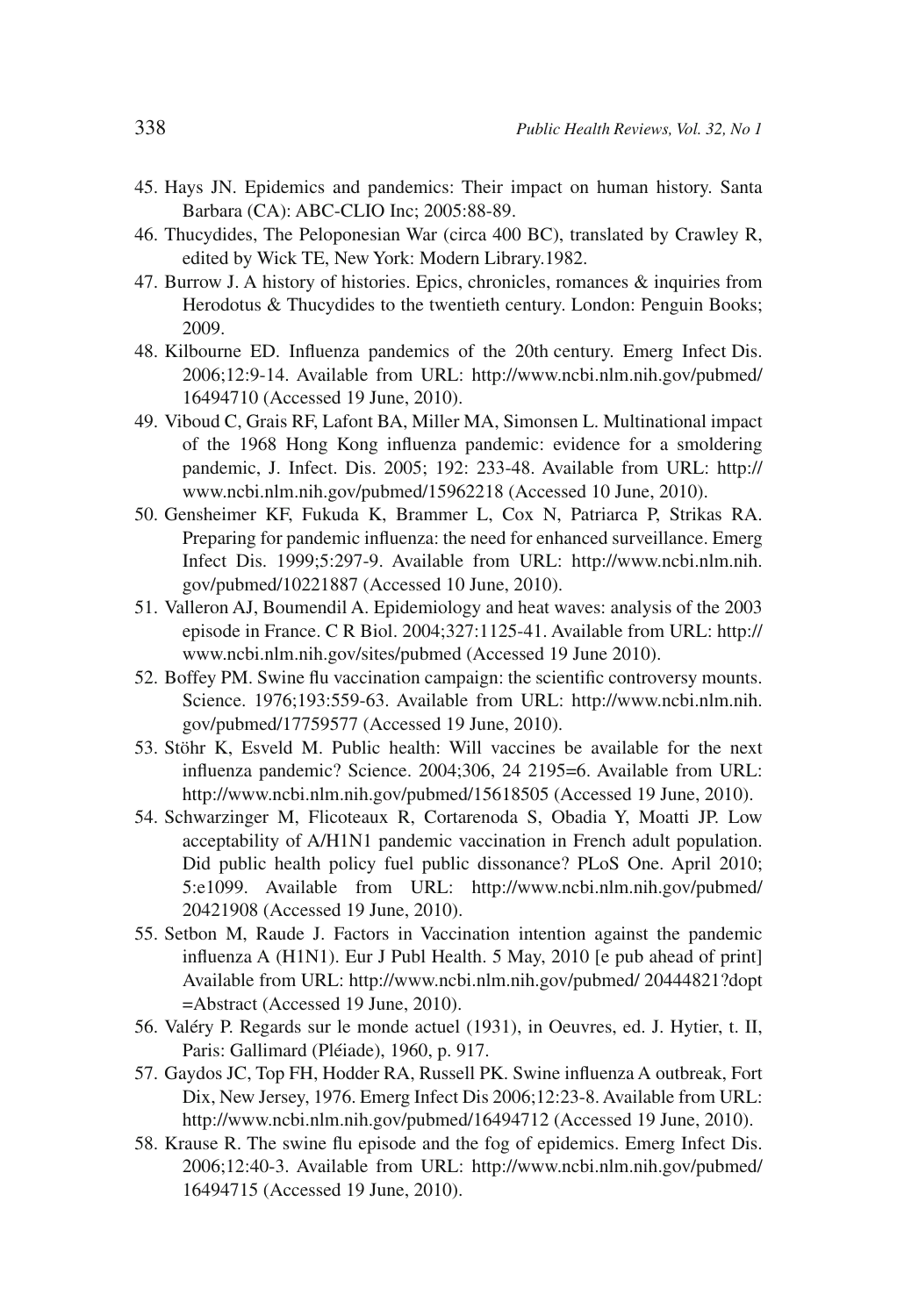- 59. Sencer DJ, Millar JD. Reflections on the 1976 swine flu vaccination program. Emerg Infect Dis 2006;12:29-33. Available from URL: http://www.ncbi.nlm. nih.gov/pubmed/16494713 (Accessed 19 June, 2010).
- 60. Neustadt RE, Fineberg HV. The epidemic that never was: policy-making in the swine flu scare. New York: Vintage Books; 1983.
- 61. Dowdle WR. Influenza pandemic periodicity, virus recycling, and the art of risk assessment. Emerg Infect Dis. 2006;12:34-9. Available from URL: http:// www.ncbi.nlm.nih.gov/pubmed/16494714 (Accessed 18 June, 2010).
- 62. Crosby AW. Epidemic and peace, 1918. Westport: Greenwood Press; 1976.
- 63. Dowdle WR. The 1976 experience. J Infect Dis. 1997;176(suppl 1):S69-72. Available from URL: http://www.journals.uchicago.edu/doi/abs/10.1086/ 514180 (Accessed 19 June, 2010).
- 64. Tulchinsky TH. Personal communication, April, 2010
- 65. Thomas RE, Jefferson T, Lasserson TJ. Influenza vaccination for healthcare workers who work with the elderly. The Cochrane Collaboration, John Wiley & Sons Limited; 2010. Available from URL: http://www.thecochranelibrary. com/SpringboardWebApp/userfiles/ccoch/file/CD005187.pdf (Accessed 20 June, 2010).
- 66. Hayward AC, Harling R, Wetten S, Johnson AM, Munro S, Smedley J, et al. Effectiveness of an influenza vaccine programme for care home staff to prevent death, morbidity and health service use among residents: cluster randomized controlled trial. BMJ. 2006;333:1241. Available from URL: http://www.bmj. com/cgi/content/abstract/333/7581/1241 (Accessed 20 June, 2010).
- 67. Lemaitre M, Meret T, Rothan-Tondeur M, Belmin J, Lejonc JL, Luquel L, et al. Effect of influenza vaccination of nursing home staff on mortality of residents: a cluster-randomized trial. J Am Geriatr Soc. 2009;57:1580-6. Available from URL: http://www3.interscience.wiley.com/journal/122538809/abstract? CRETRY=1&SRETRY=0 (Accessed 20 June, 2010).
- 68. Centers for Disease Control and Prevention. Seasonal influenza vaccination health resources for professionals: 2009-10 recommendations of the Advisory Committee on Immunization practices (ACIP). Available from URL: http:// 198.246.98.21/flu/professionals/vaccination/index.htm (Accessed 20 June, 2010).
- 69. La Montagne JR, Noble GR, Quinnan GV, Curlin GT, Blackwelder WC, Smith JI, et al. Summary of clinical trials of inactivated vaccine – 1978. Rev. Infect. Dis. 1983;5:723-36. Available from URL: http://www.ncbi.nlm.nih.gov/pubmed/ 6353529 (Accessed 20 June, 2010).
- 70. Stowe J, Andrews N, Wise L, Miller E. Investigation of the temporal association of Guillain-Barré syndrome with influenza vaccine and influenza-like illness using the United Kingdom general practice research database. Am J Epidemiol. 2009;169:382-8. Available from URL: http://aje.oxfordjournals.org/cgi/ content/full/kwn310 (Accessed 20 June, 2010).
- 71. Hurwitz ES, SchonbergerLB, Nelson DB, Hollman RC. Guillain-Barre syndrome and the 1978-1979 influenza vaccine. N Engl J Med. 1981;304:1557-61.